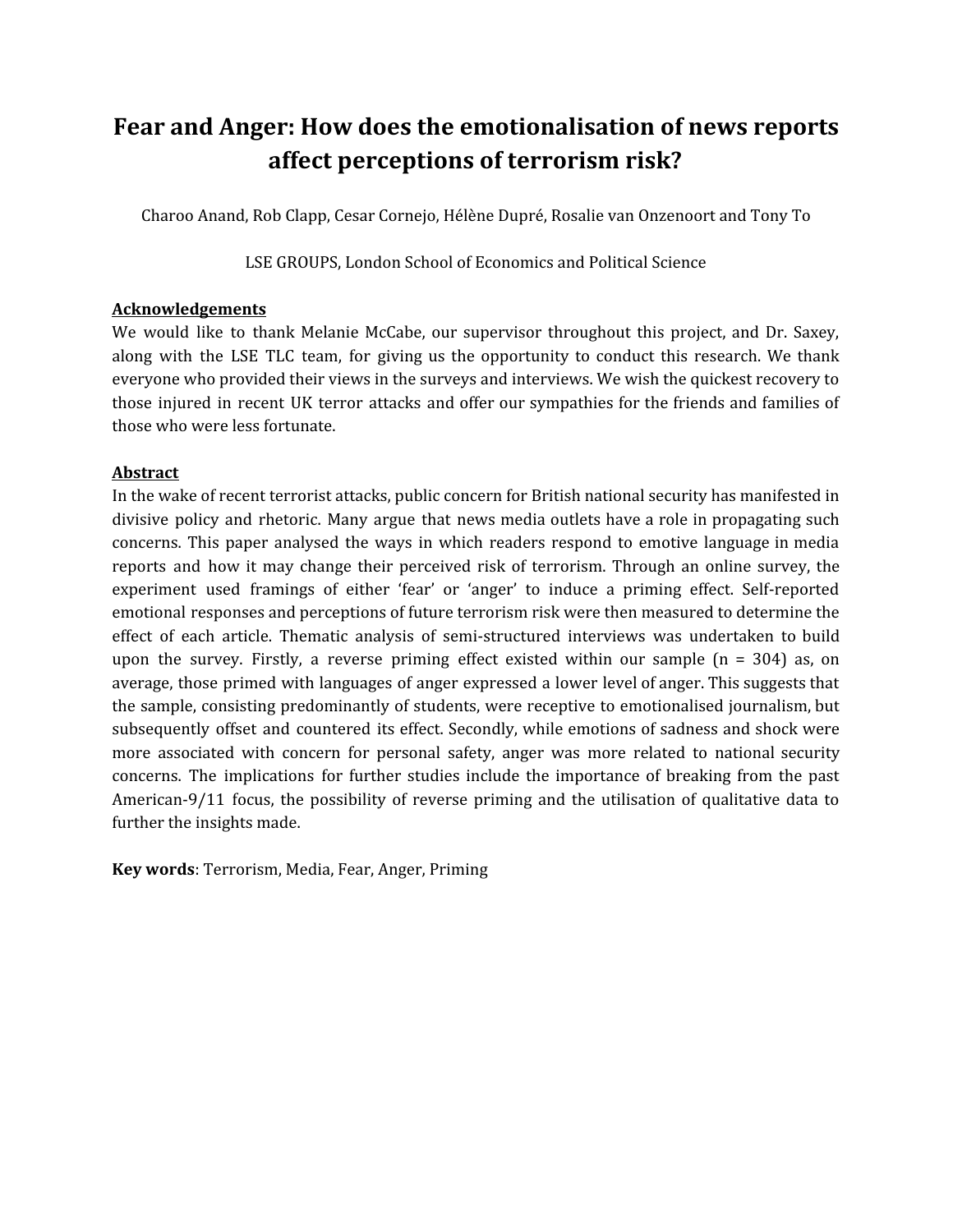## **1. Introduction**

Given recent terrorist attacks, terrorism and security have been significant issues in the UK 2017 General Election (e.g. BBC News, 2017a). However, much less attention in the public and policy worlds has been given to the role the media in relation to terrorism. Many in the academic world position terrorism and the media as having a 'symbiotic' relationship (Wilkinson, 1997; Shoshani and Slone, 2012). The media's role is particularly significant given its use of framings that influence both the public's emotions and their perceptions of future terror risk (Braithwaite, 2013). This terrorism-media relationship has been explored from a variety of academic perspectives, including criminology (Mythen and Walklate, 2006; Ahmed, 2015), game theory (Rohner and Frey, 2007; Pfeiffer, 2012), and psychology (Smelser, 2009; Braithwaite, 2013). However, much of the past literature is limited to 9/11 and the US (Nellis and Savage, 2012). Therefore, we extend the current research to the UK by considering the *role of the media, through its use of emotional frames (of anger and fear), in influencing individuals' emotions and risk perceptions surrounding terrorist attacks.* We also believe that past research has failed to fully utilise qualitative methods to best understand the emotions and risk perceptions surrounding terrorism that arise through the media. This paper proceeds in the following manner, Section 2 sets the scene of our research in relation to the past literature whilst Section 3 details the how and why of our methodological approach. Section 4 presents and discusses our findings. Section 5 concludes, with implications for theory and further research discussed.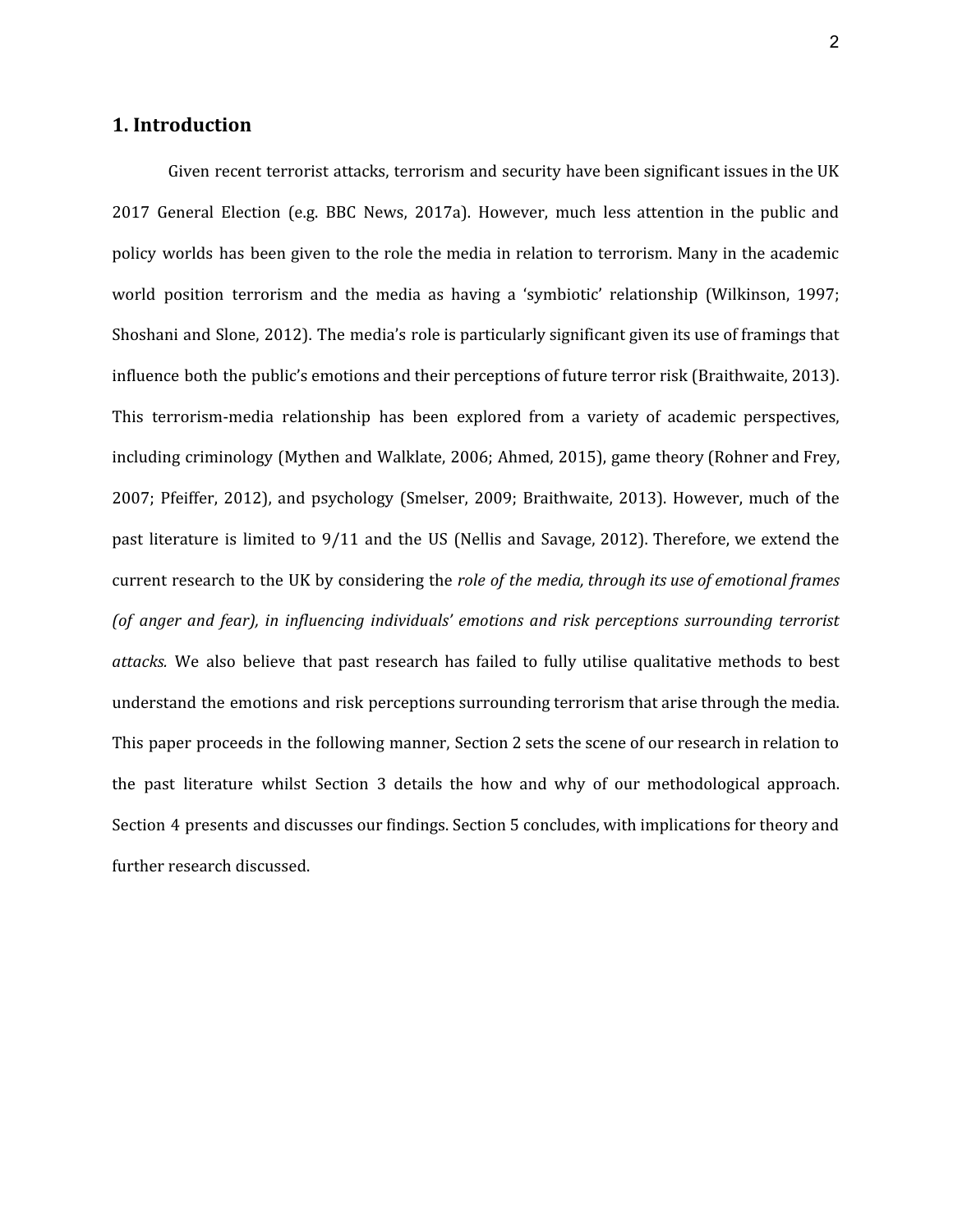## **2. Literature Review**

Whilst it is not possible to fully discuss the contemporary debates surrounding our key concepts, it is necessary to briefly define terrorism, given the particular contention over this (Greene, 2017). Due to our research being situated in the UK, the UK's legal definition appears most applicable, with terrorism defined as the "use or threat of action…designed to influence the government or intimidate the public...for the purpose of advancing a political, religious or ideological cause" (UK Terrorism Act 2000).

Terrorist attacks and the media are argued to have a naturally 'symbiotic' relationship, to the extent they have merged into 'terroredia' (Eid, 2014; Iqbal, 2015). The media is argued to supply the 'oxygen of publicity' for terrorists, providing a platform to progress their cause (Powell, 2011; Beckett, 2016). Conversely, the media utilises the emotionally-strong stories of terrorist attacks to increase their audience size and engagement (Wilkinson, 1997). For both, the public is both the audience and target (Braithwaite, 2013). Such a relationship is considered to be cyclical, with violence, media attention and subsequent public fear exacerbating one another (Eid, 2014). Furthermore, such relationship can be inherently difficult to break, given that the public is reliant on the media for information due to the rarity of terrorist events (Nellis and Savage, 2012).

This public dependence on the media has important ramifications through the use of framings, causing the media to influence *how* the public think and feel on an issue (Rill and Davies, 2008). Although all media utilises frames (Powell, 2011), they can vary in nature, from overt sensationalism to more subtle changes in tone, wording and emphasis (Ecker *et al.*, 2014). However, their effect on emotions or perceptions should not be considered unconditional, with each reader having their own frame through which they consider information (Entman, 1993). For the public, terrorist acts are particularly bound with emotions of fear (that it will happen again) and anger (at the loss of life/government incapability) (Wilkinson, 1997). Such emotions are often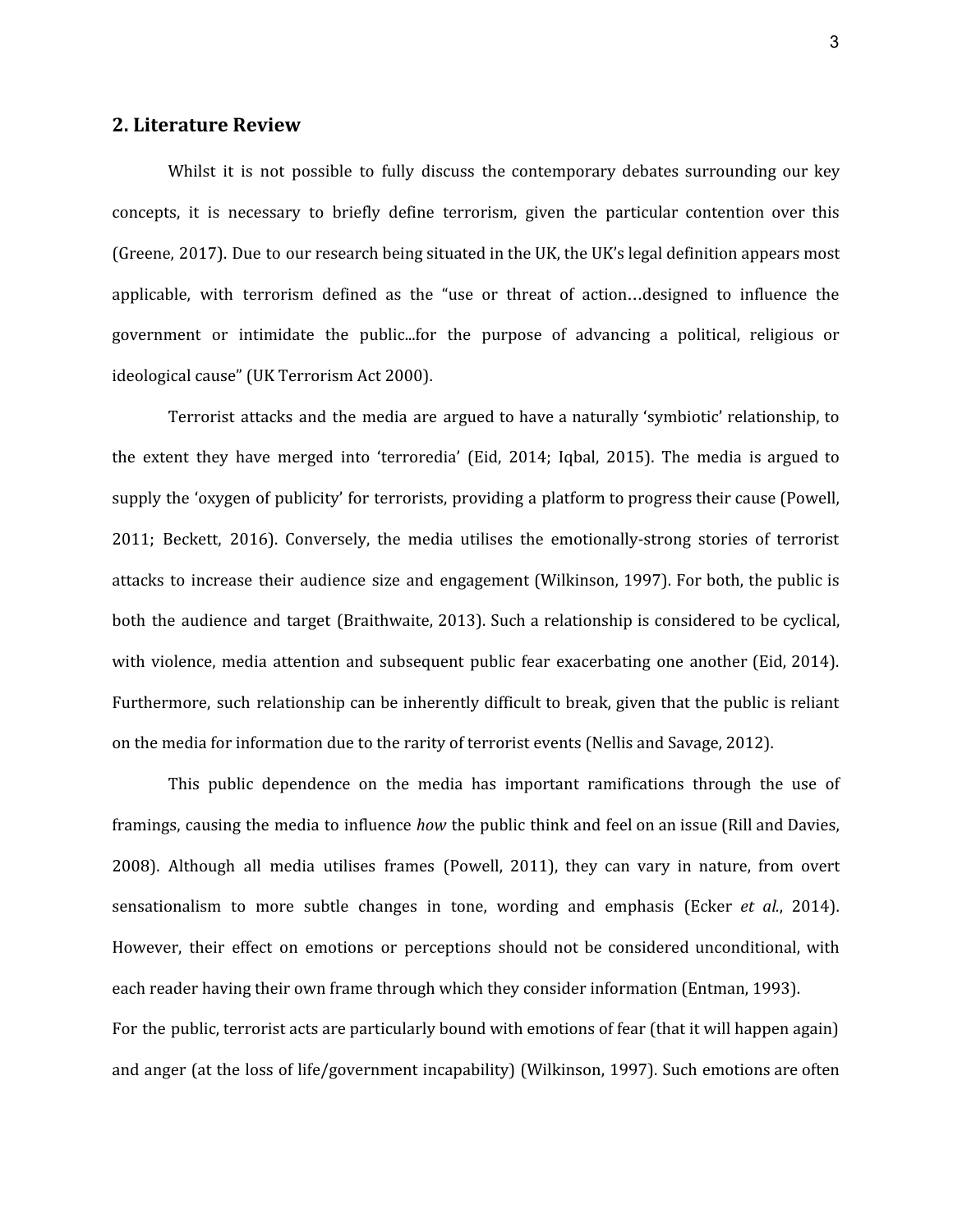utilised by the media, particularly for the Manchester Arena attack (Beckett, 2017), and can exacerbate the perceived risk of a future attack (Braithwaite, 2013). This effect on risk perceptions is particularly significant in terrorist attack framings due to already existing heightened-emotions and the involuntary nature of the risk (Kapuścińki and Richards, 2016).

Empirical analysis into the effect of media framings of 'fear' and 'anger' on terror risk perceptions has seen steadily increasing interest, particularly post-9/11 (Rich, 2013). In America, the emotions of anger and fear in respondents appears to be distinct, with angry individuals not undertaking precautionary action in the immediate aftermath of 9/11 (Skitka *et al.*, 2006). Additionally, 'fear' and 'anger' frames in American media rarely occur together (Soroka *et al.*, 2015). Emotions of anger are shown to increase individuals' propensity for risk-taking behaviour and more optimistic risk assessments, possibly due to the increased certainty associated with anger (Skitka *et al.*, 2006; Sirin and Geva, 2013). This contrasts with fear, where individuals are more favourable for risk-avoidance and more pessimistic risk assessments (Sirin and Geva, 2013; Carlson and Davey, 2014). Emotions of fear appear to particularly increase the perceived risk to personal safety, rather than for others (Braithwaite, 2013). However, individuals can implicitly or explicitly be unreceptive to framings due to preconceptions and media scepticism (Sensales *et al.*, 2014).

This research builds on this literature to provide originality and further insights. Firstly, we move beyond the American and 9/11-centric literature (Nellis and Savage, 2012) to consider the effects in the UK. This bias to the American media and audience is problematic as the British equivalents are considered more rational and less emotional (Quates, 2006), hence framings and their effects may be more subtle. Secondly, we consider the effect of framing on a highly recent terrorist attack (the Manchester Arena attack) whereby individuals are experiencing salient emotions, rather than recalling them from a later date, possibly problematic given recall bias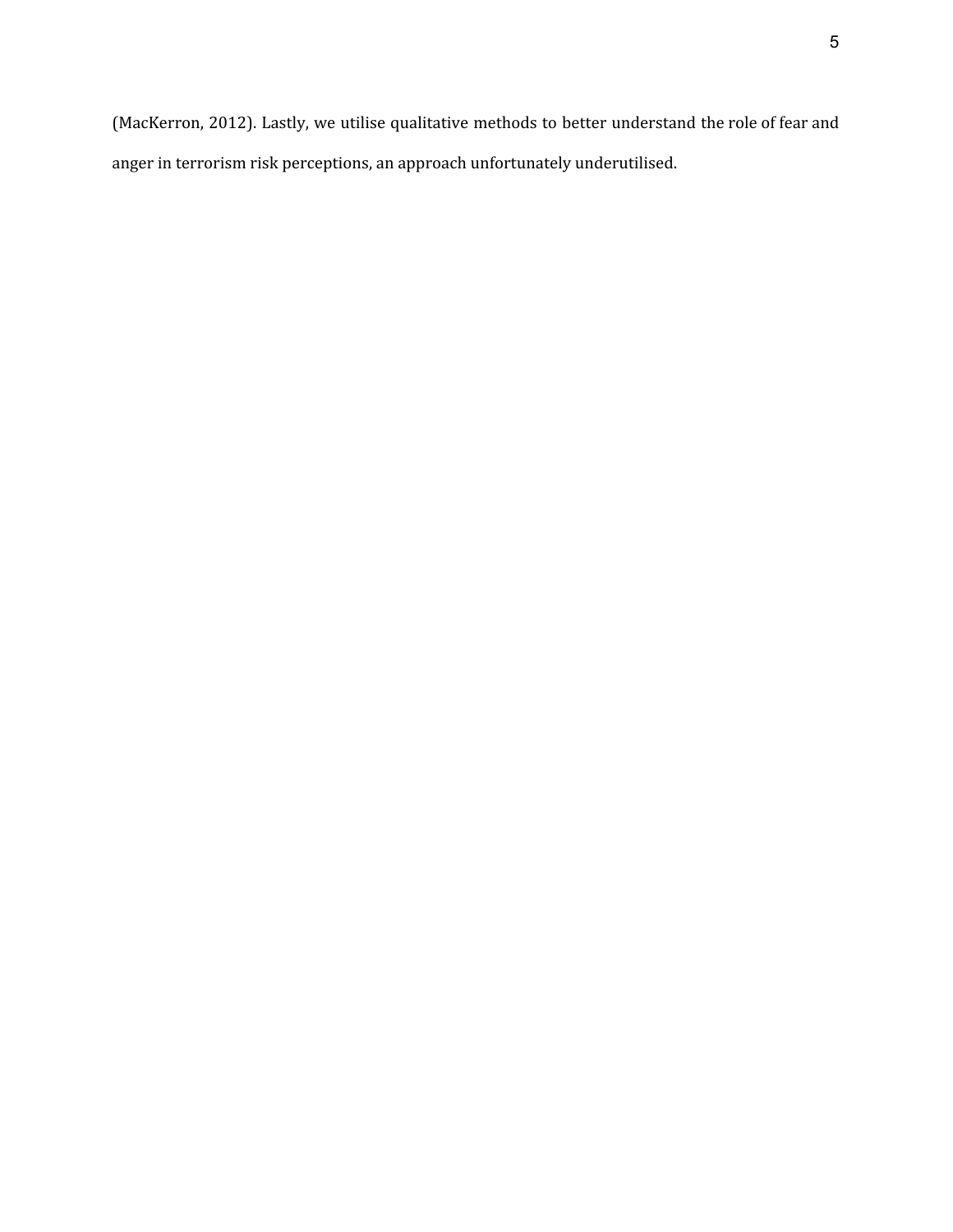## **3. Methodology**

### *3.1 Experimental design*

To test the effect of media framing, an experiment was constructed to isolate its impact. This was embedded in an online survey to expedite sampling. During the experiment, participants were shown extracts from articles about the Manchester Arena attack. These extracts were categorised into three framing categories – fear, anger and neutrality<sup>1</sup> - as informed by our preliminary discourse analysis, the first two as treatment groups, and the last one as a control group. Participants were then randomly assigned one of the frames to ensure that any differences between and within the groups were not systematic. Thus, comparisons between treatment and control groups represented the priming effect of emotionalised journalism.

<sup>&</sup>lt;sup>1</sup> See Appendix 7.1 for the extracts.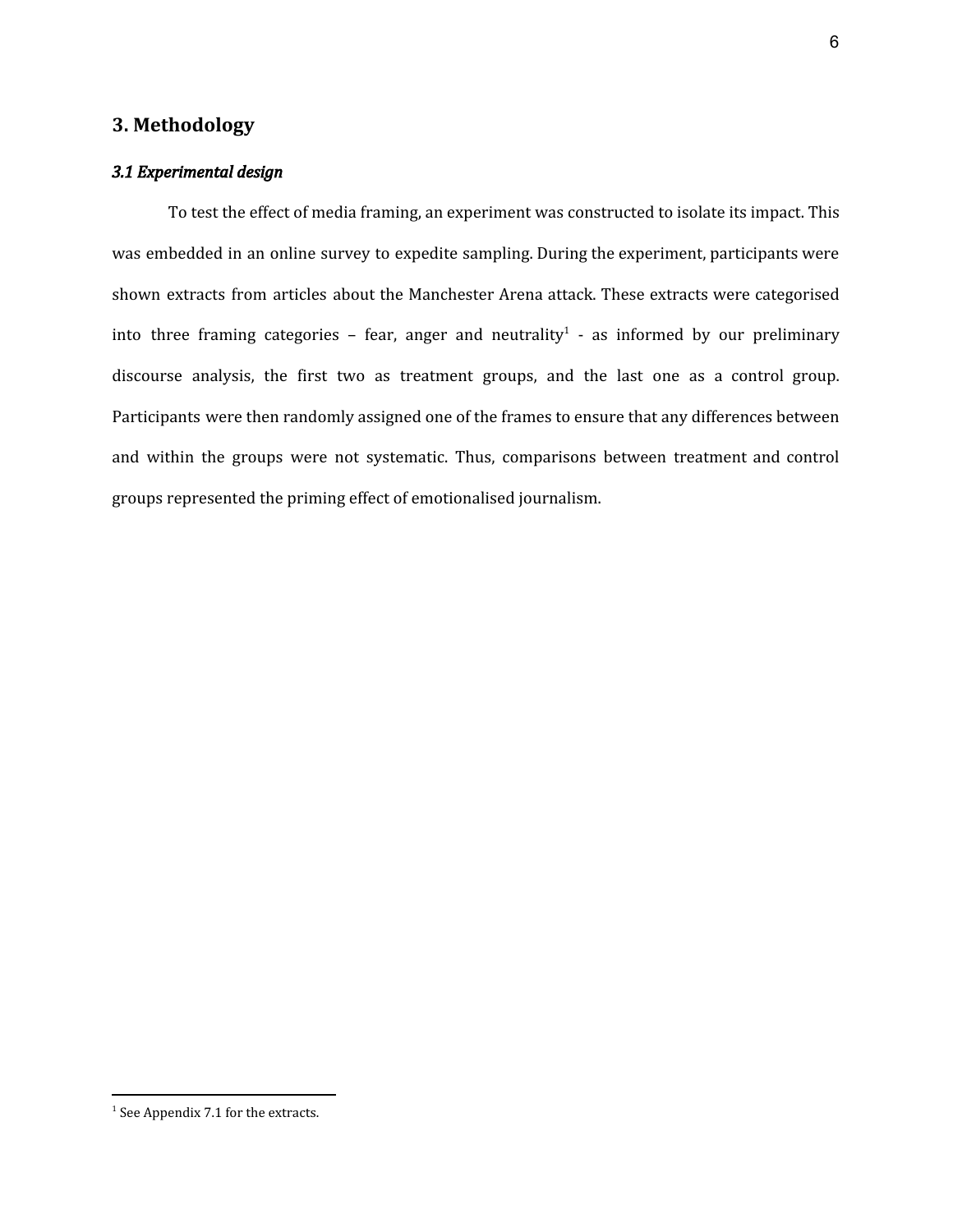#### *Fig. 1. Survey Design Flow Diagram*



Figure 1 details the progression of the survey. Demographic questions were included because these characteristics could be a source of confounding variation and, therefore, should be controlled for in regression analysis. Under-18 participants were screened out, and the sample also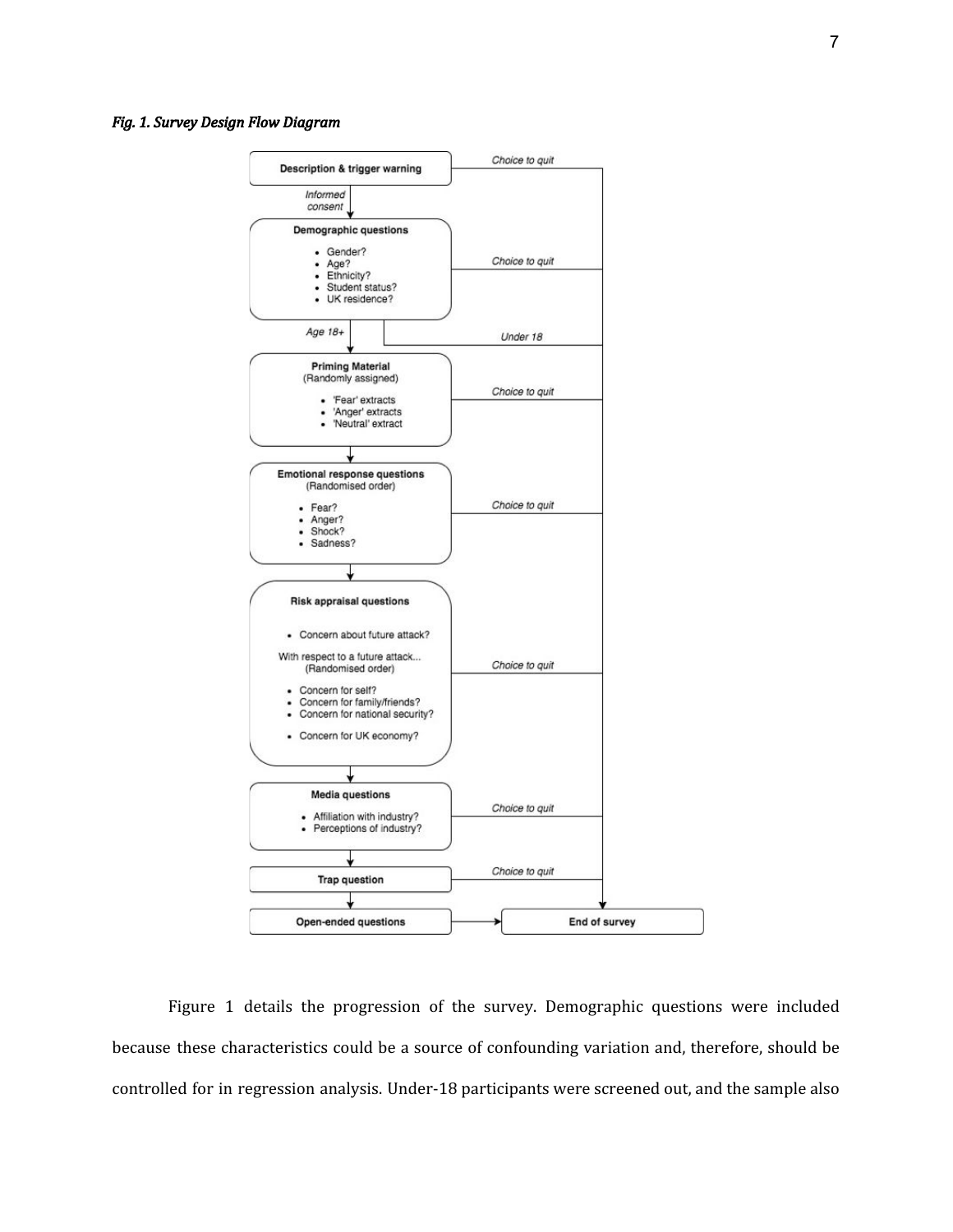separated UK and non-UK residents. Emotional responses, following priming, were self-reported on a continuous sliding scale from 'not at all' to 'extremely' so that mid-point/extreme response biases were mitigated. These were asked in a randomized order to ensure that order effects would be counterbalanced (Couper *et al.*, 2001). Similarly, questions pertaining to concern for personal, family safety and national security were presented in a randomised order.

Concern for economic stability (providing a baseline for risk perception), media usage (an indicator of predetermined views) and media industry affiliation (a source of stakeholder bias), were included to be controlled for. Additionally, a trap question was added to filter for response fatigue and survey speeding.

Self-reported emotions and risk perception questions were asked immediately after the priming, when the articles were fresh in respondents' minds. Conversely, questions about media exposure and affiliation were posed later on to avoid influence from the priming articles.

Finally, open-ended opinion questions were included to serve as a base for interviews. Analysis of these responses yielded several main themes that were used in interview design.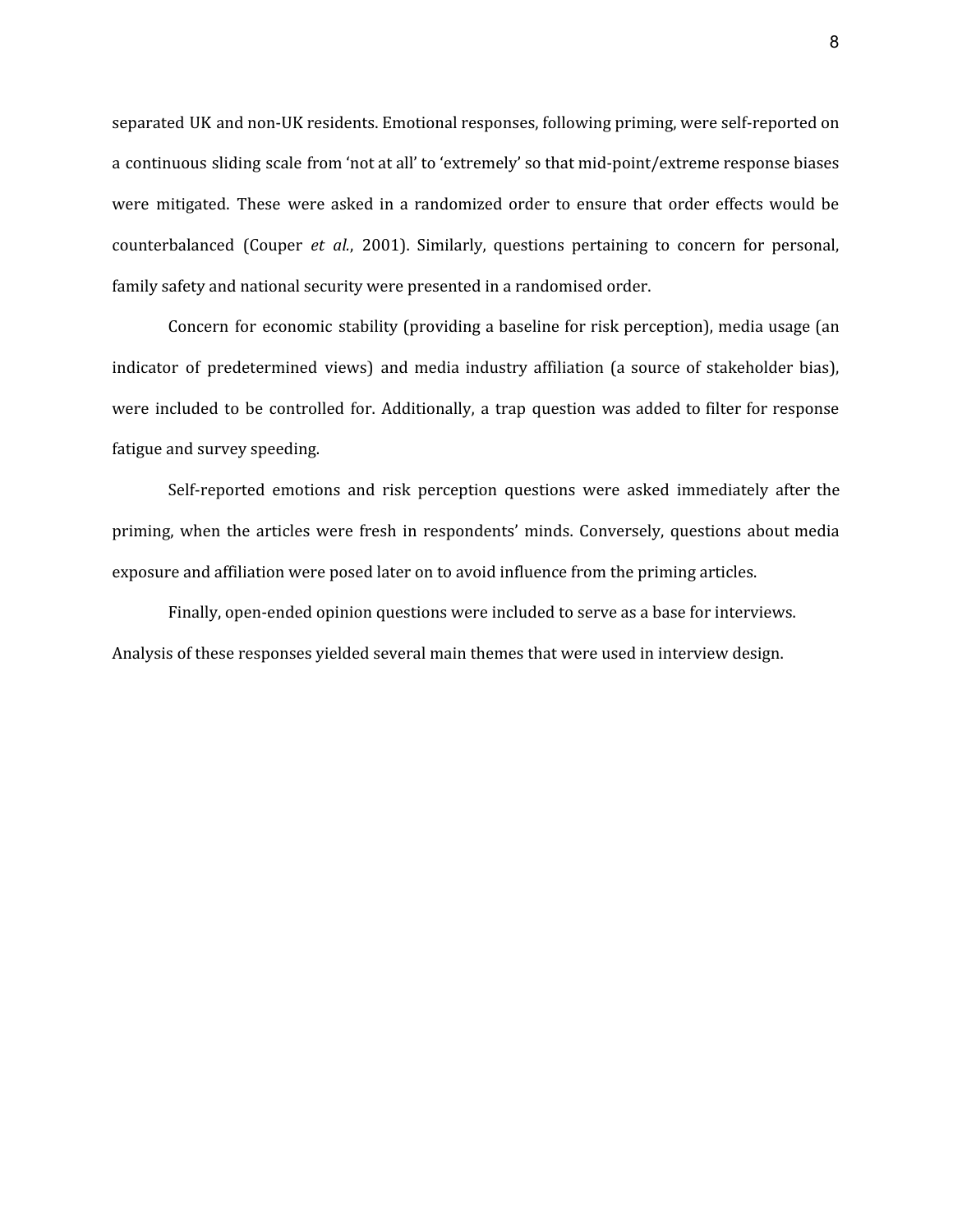### *3.2 Preliminary results and model specification*

From the literature, we hypothesised that exposure to emotive framings would be significantly and positively correlated with self-reports of the associated emotions. The priming effect from the media framing was captured by the instrumental variable (IV) model's first stage. Any latent endogeneity problems were resolved through IV regression, which isolated the second stage. Affect heuristics were of particular interest here, being an aspect of human thinking where feelings serve as cues to guide quick and efficient judgements. The IV model specification is shown in Figure 2.

#### *Fig. 2. Initial IV specification*



However, preliminary studies yielded compelling evidence for heterogeneous priming effects. Reverse priming effects were observed and it was clear that participants' self-reported emotions were not related to media framings in a predictable or significant way.

As the weakness of the first stage undermined the IV relevance condition, this specification was replaced with separate OLS models (Fig. 3). Here, priming effects were computed by OLS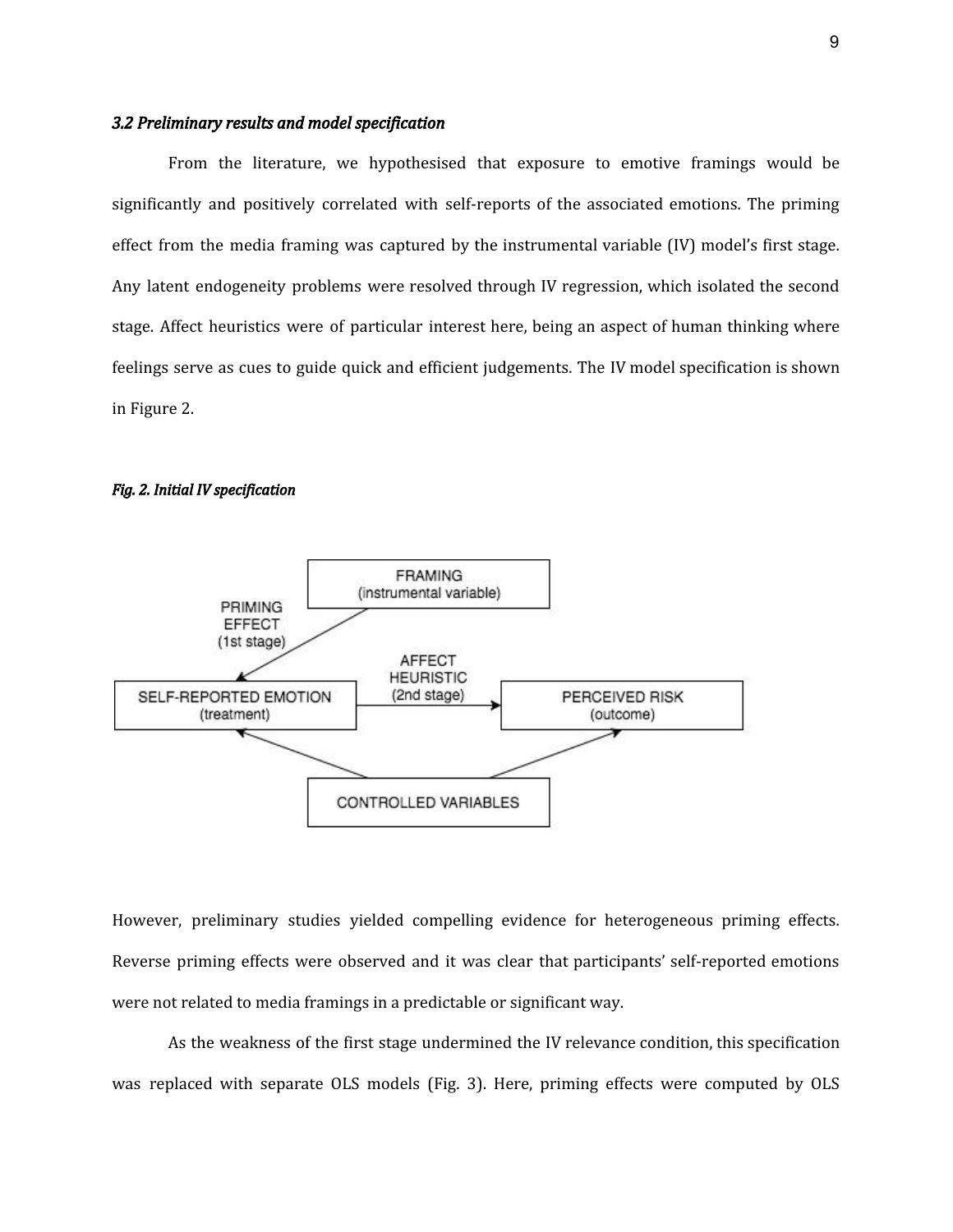regression. However, with respect to the second stage, emotions were endogenously determined. Reverse causality (i.e. perceived risk driving emotions) and confounders (e.g. predetermined views) limited causal interpretations of these associations. Therefore, analysis of this looked to the different correlations between specific emotions and subjects of concerns, as well as other possible factors that drive them.



#### *Fig. 3. Separate OLS specifications*

### *3.3 Participants*

A sample of 304 participants, made up of 142 (46.7%) males and 160 (52.6%) females, was used in the experiment. The largest age category was '18-24', with 219 participants (72%).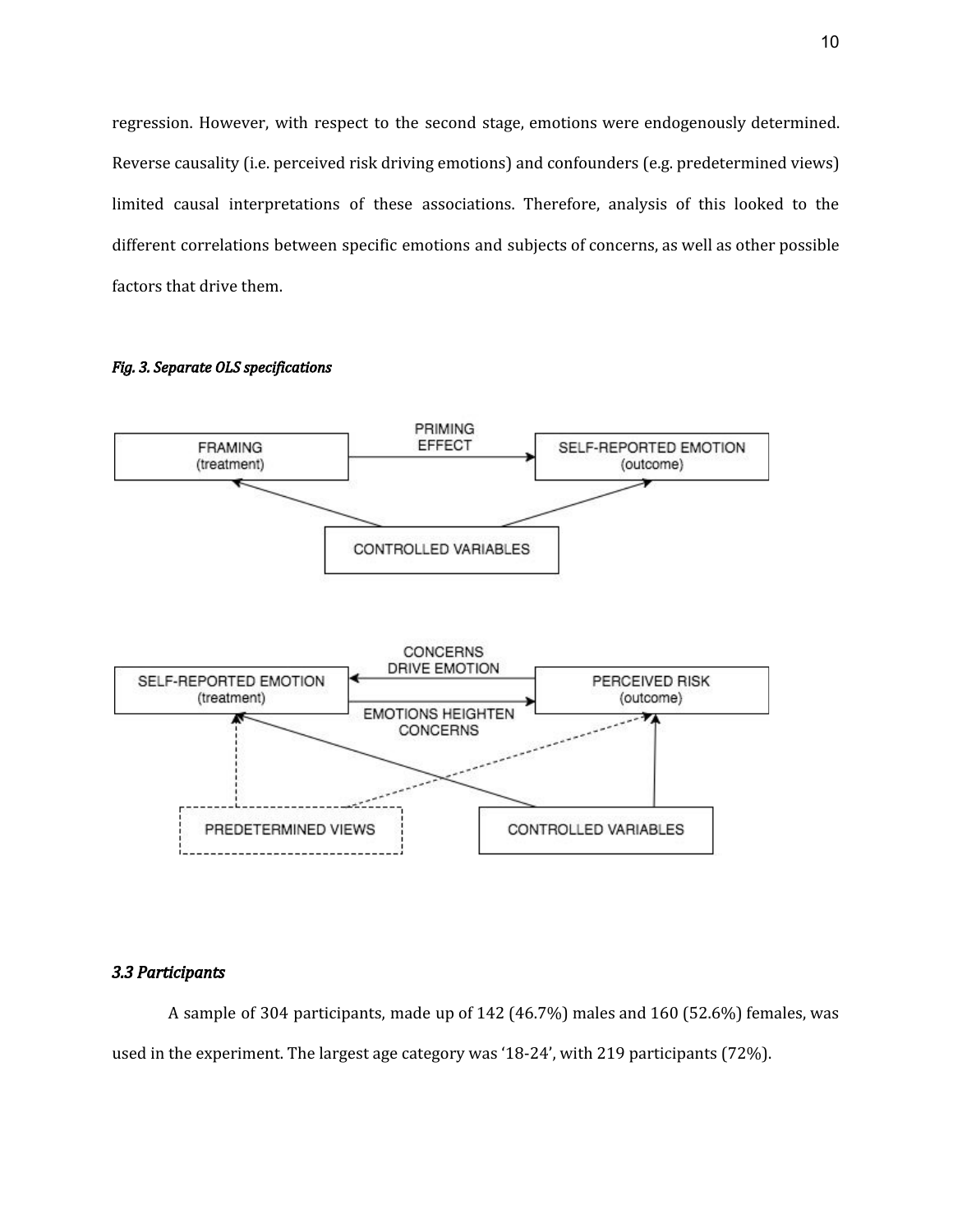This sample was not representative of the UK population, an expected effect given the distribution of the survey online and the use of snowball sampling (Dutton *et al.*, 2013). This was visible in the final sample, as 200 (65.8%) respondents were university students and 213 (70.1%) were UK residents. The framing articles were evenly distributed with 103, 106, 95 participants respectively assigned the neutral, anger and fear articles. 169 (55.6%) individuals were surveyed after the London Bridge Attack, which occurred whilst we were collecting data.

#### *3.4 Semi-structured interview design*

We utilised semi-structured interviews to better understand individuals' emotions and risk perceptions surrounding terrorism (Gibson and Brown, 2009). The structure of interviews is shown in Figure 4. We thematically analysed the transcripts to interpret patterns of meaning in interviews (Clarke and Braun, 2017).

Thematic analysis can move between two epistemological extremes - interpretivism and positivism. For instance, extrapolation is considered a limitation in a positivist approach, while it is considered beneficial in an interpretivist one (Guest *et al.*,2012). Therefore, thematic analysis complemented the use of experimental methods, which are aligned more closely with positivist approaches. Fully integrated mixed methods allows for further insights, an approach under-utilised in the existing literature (Mason, 2006).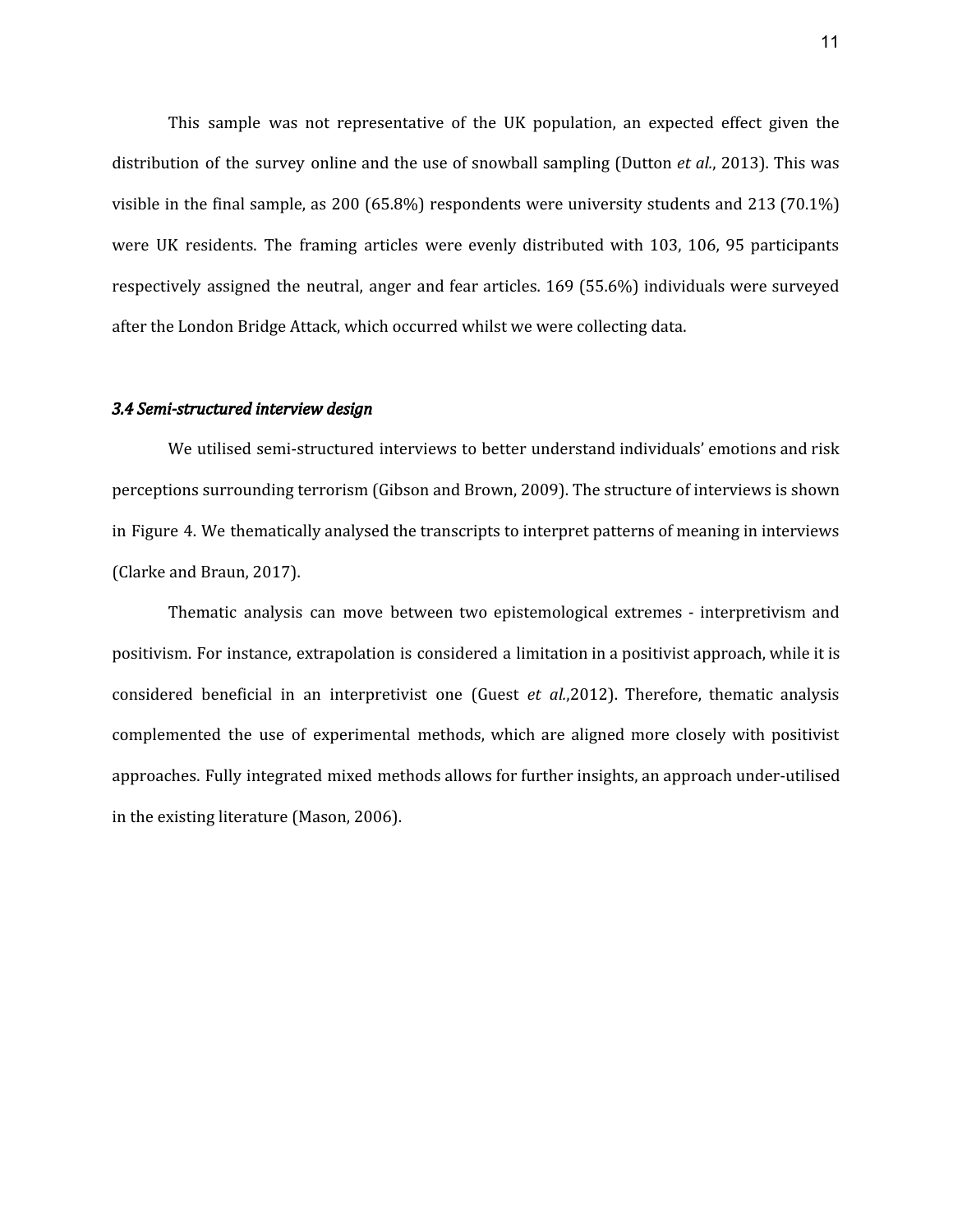#### *Fig.* 4. Interview design diagram

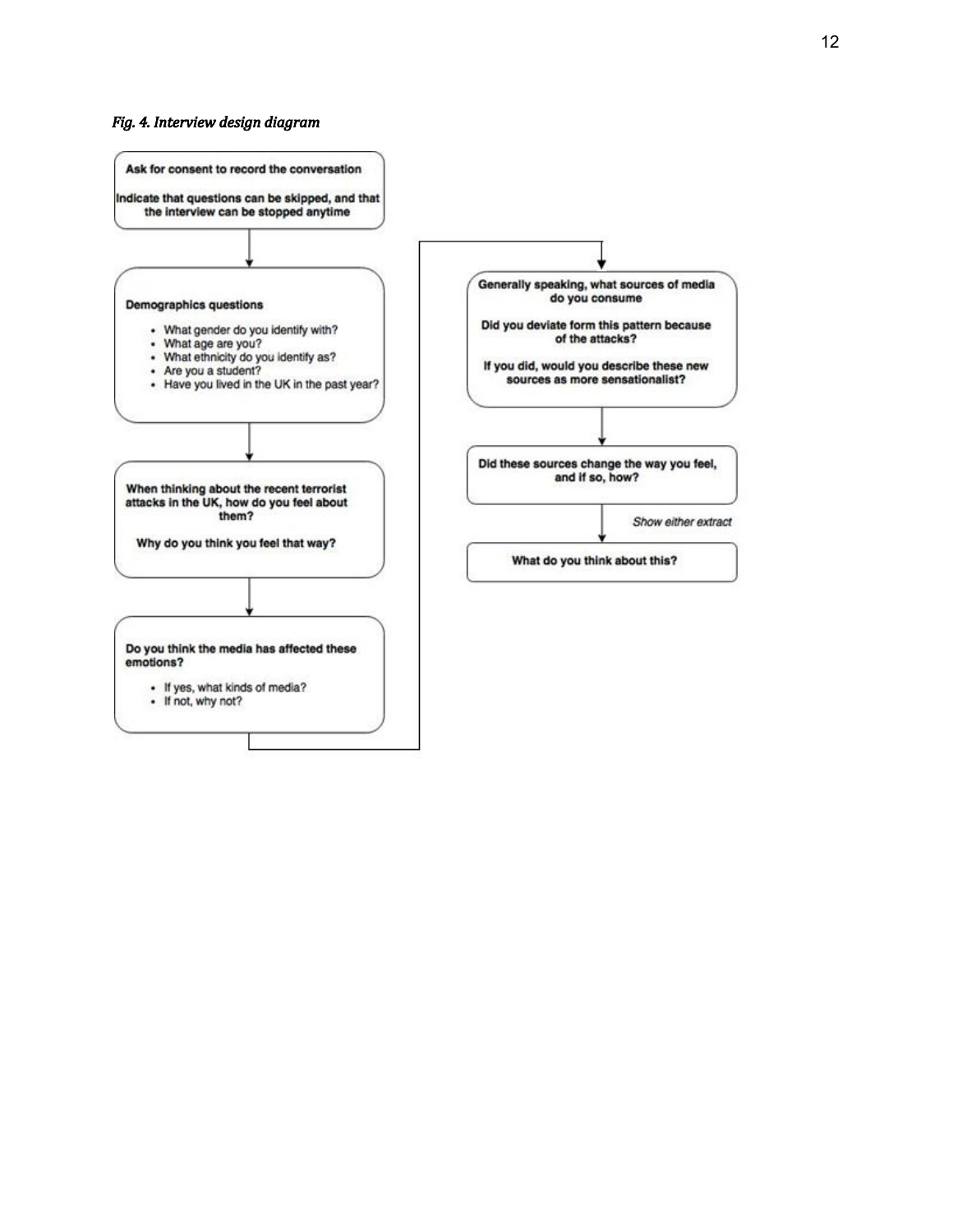## **4. Analysis and Key Findings**

## *4.1 Heterogeneous priming ef ects*

## *4.1.1 Reverse priming ef ect from 'anger' framing*

### *Fig. 5. One-Way ANOVA, self-reported anger by the three framing groups*

|                       | Comparing self-reported Anger<br>by three framing groups |       |           |
|-----------------------|----------------------------------------------------------|-------|-----------|
|                       | d.f.                                                     |       | obs. sig. |
| <b>Between Groups</b> |                                                          | 2.507 | 0.083     |
| <b>Within Groups</b>  | 301                                                      |       |           |
| Total                 | 303                                                      |       |           |

*Fig. 6. Least Squared Dif erence Test, self-reported anger between the three framing groups*

|                             | Comparing self-reported Anger<br>by three framing groups ('Anger', 'Fear', 'Neutral') |            |           |
|-----------------------------|---------------------------------------------------------------------------------------|------------|-----------|
|                             | <b>Mean Difference</b>                                                                | Std. Error | obs. sig. |
| 'Anger' against 'Neutral'   | $-0.86236*$                                                                           | 0.462      | 0.063     |
| 'Anger' against 'Fear'      | $-93450**$                                                                            | 0.471      | 0.048     |
| 'Fear' against 'Neutral'    | 0.07214                                                                               | 0.475      | 0.879     |
| *significance at 10% level  |                                                                                       |            |           |
| ** significance at 5% level |                                                                                       |            |           |

Interestingly, a reverse priming effect was observed within the group exposed to the 'anger' framing. The ANOVA decomposition in Fig. 5 indicates that the difference in self-reported anger between these framing groups was significant at an 8.3% significance level, justifying analysis of between group variation. Specifically, Fig. 6 shows that the mean self-reported anger in the 'anger' framing group was 0.862 less than that within the 'neutral' framing group and 0.934 less than that within the 'fear' framing group, at significance levels of 6.3% and 4.8%, respectively.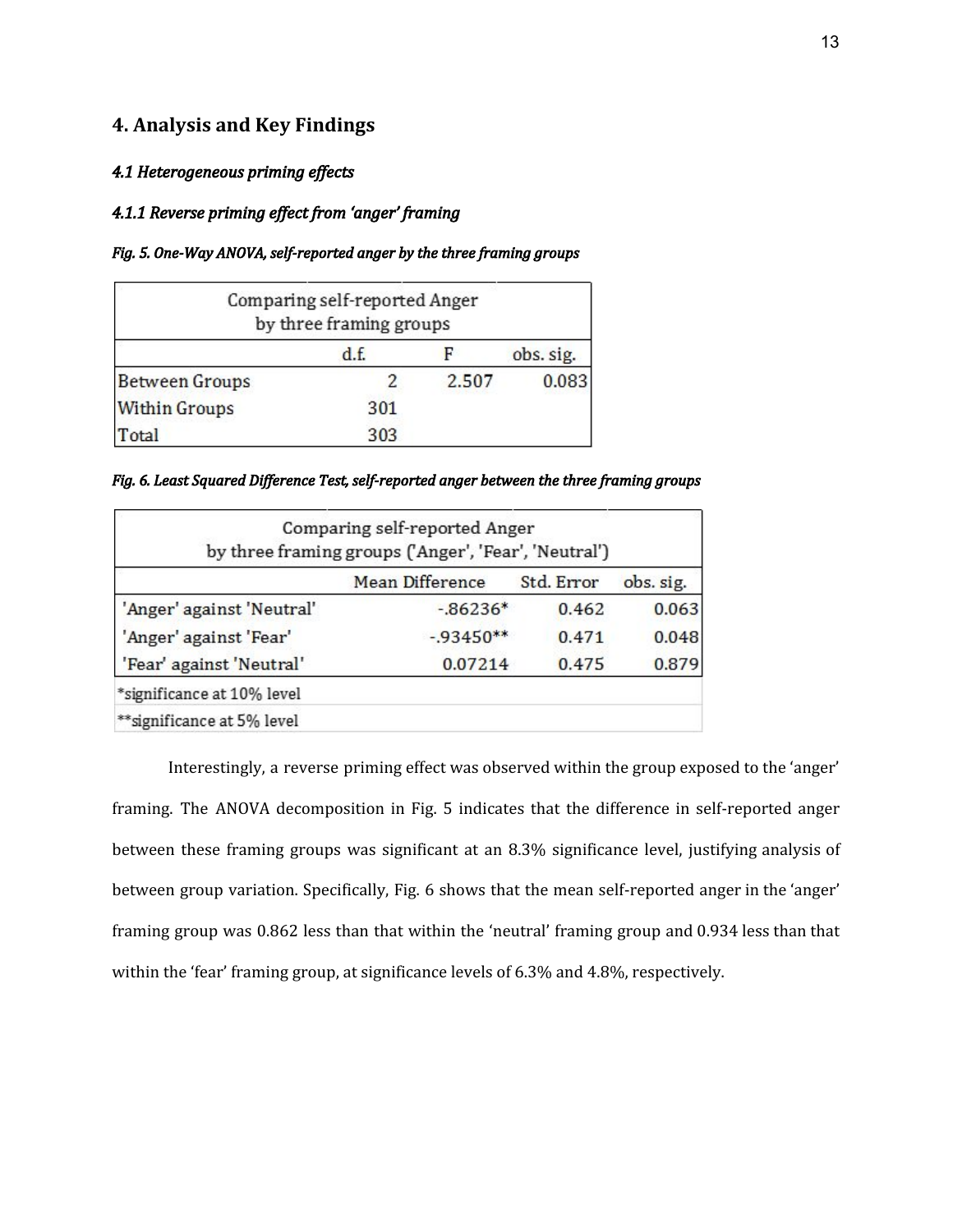This suggests that, within our experiment, readers responded to languages of anger in media reports by correcting, and even countering, its intended effect. Indeed, this theme was salient in interviews.

A 22-year old LSE student expressed mixed feelings in regards to the way in which the media has reported recent UK terrorist attacks. On the one hand, he expressed how the 'anger' priming extracts evoked strong feelings of anger. On the other hand, he stated how he was "very much aware" of the way in which news reports were overly dramatic and simplified. In other words, he was able to rationalize his emotional response to mitigate its effect of risk perception. This effect, to some extent, can be expected to arise with policymakers, due to their similarly high education standards and media engagement (Powell, 2011).

Furthermore, there was evidence to suggest that readers associated emotive discourse with a lack of legitimacy, leading them to disengage from it. For example, an interviewee explained how it was "poisonous when the public is wrongly fed", demonstrating the dismissal of sensationalist news as 'wrong' news. Another put forward how he made sure to "look across the spectrum… from the main standard like the BBC to the Daily Mail" because it is "so difficult to find unbiased media".

This recognition of framing by individuals suggests how self-awareness, rationalization and scepticism can lead to a reverse priming effect whereby emotions are not heightened.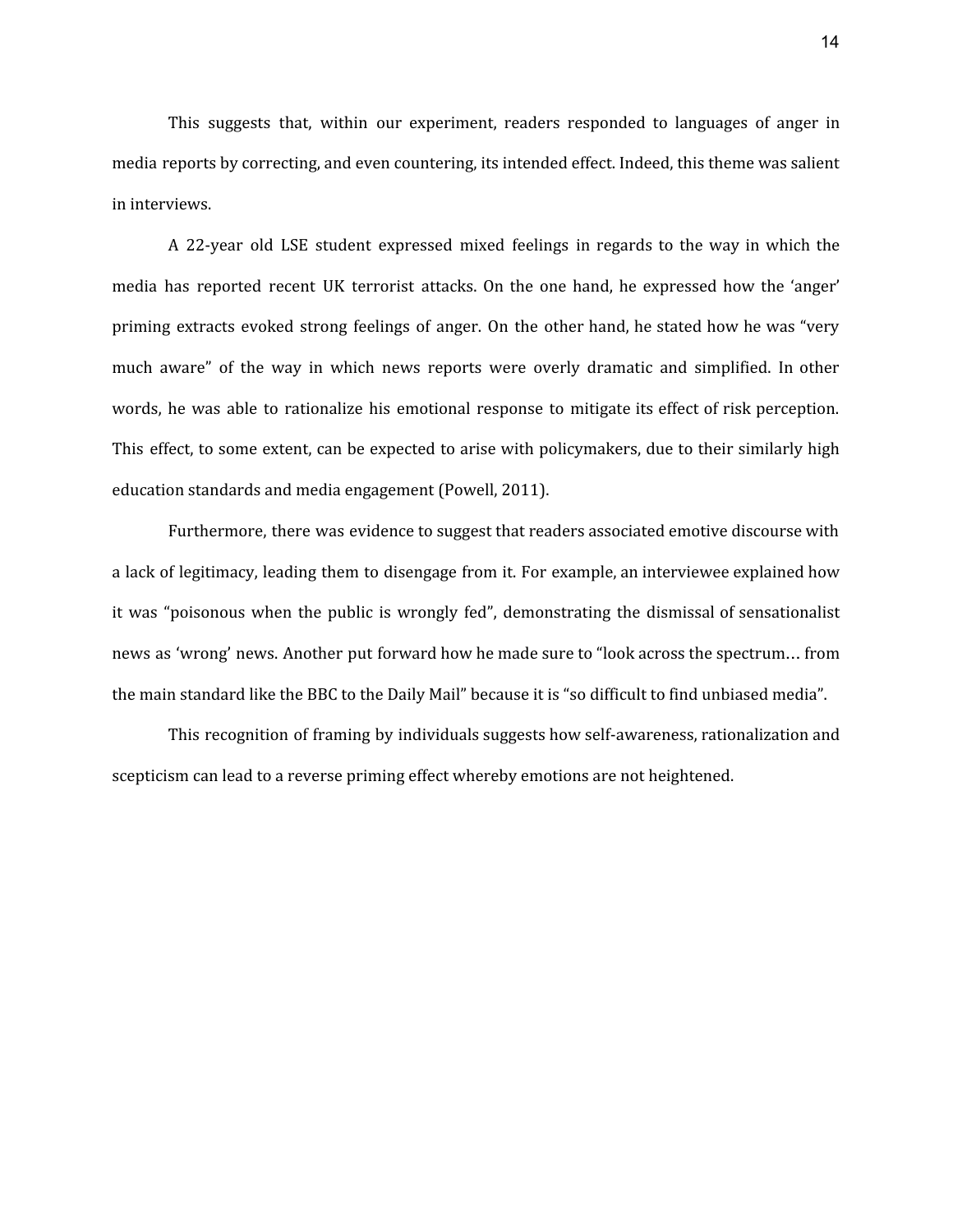## *4.1.2 Insignificant priming ef ects of 'fear' framing*

|                            | Comparing self-reported Fear<br>by three framing groups ('Anger', 'Fear', 'Neutral') |            |           |
|----------------------------|--------------------------------------------------------------------------------------|------------|-----------|
|                            | <b>Mean Difference</b>                                                               | Std. Error | obs. sig. |
| 'Anger' against 'Neutral'  | 0.23096                                                                              | 0.391      | 0.555     |
| 'Anger' against 'Fear'     | 0.05162                                                                              | 0.399      | 0.897     |
| 'Fear' against 'Neutral'   | 0.17934                                                                              | 0.402      | 0.656     |
| *significance at 10% level |                                                                                      |            |           |
| **significance at 5% level |                                                                                      |            |           |

#### *Fig. 7. Least Squared Dif erence Test, self-reported fear between the three framing groups*

A weak priming effect was observed within the group exposed to the 'fear' framing. This is indicated by Fig. 7, which shows the insignificance of mean differences of self-reported fear between framing groups.

Though insignificant effects are insufficient to conclude resistance to priming within a hypothesis testing framework, these results are notably consistent with themes highlighted in interviews.

Firstly, before being shown the framing extracts, most interviewees had alluded to behaviours that demonstrated a fear of future terror attacks. Avoiding overly crowded areas like Oxford Street and taking the tube less frequently were mentioned. This may indicate that emotions of fear are more significantly determined by factors exogenous to priming effects, such as pre-existing emotions and the frequency of exposure to media reports.

Indeed, a male student explained how receiving constant notifications on his phone from newspapers like the Guardian and the BBC, circulated via social media platforms like Facebook, Twitter and Instagram was more influential in determining his emotions than the content *per se*. This suggests that the more relevant role of media in propagating public concern pertains to its volume, rather than specific discourses used. Certainly, the ascendency of social media in the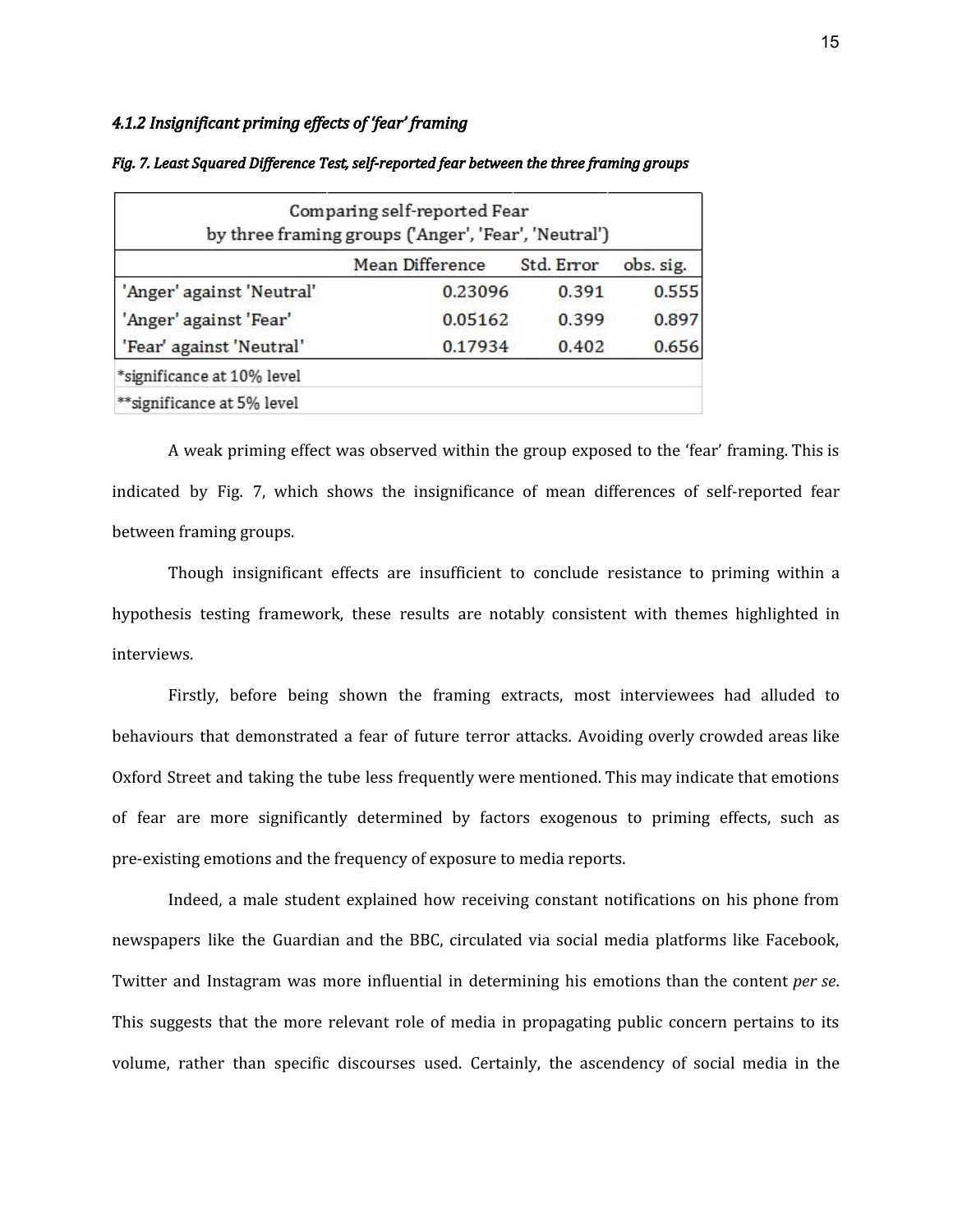context of 'terroredia' (Eid, 2014) motivates a contemporary revision of this phenomenon that focuses on exposure, rather than content.

Furthermore, some interviewees were also eager to express that they did not feel fear. For example, a 26 year old male said "I am not scared, I do not feel anything in particular besides the fact that I do not agree with what is happening". In this sense, a resistance to priming effects may be motivated by an unwillingness to align with the terrorists' intentions of spreading fear.

As such, exogenous determinants, disengagement with language in a highly-exposed media age and resistance to terrorist intentions may explain the insignificance of the 'fear' priming effect.

#### *4.1.3 Limited external validity of priming ef ect estimates*

The results drawn from this study suggest an ineffectiveness of media framings in invoking fear and anger. While this result is very interesting, as a contradiction to the existing literature, sampling biases limit the external validity of these results. Specifically, the overrepresentation of students meant that these effects are more relevant to educated, internet users. Such groups are likely to be more informed and sceptical towards the media, with the effects described above potentially of limited applicability to others

Within our sample, a large number stated that media framings were more influential among the general public, and deliberately excluded themselves from this 'outsider' group. Indeed, one interviewee explained how "the media definitely affects people's emotions, they make their living that way…but not me." This corroborates with answers to open-ended survey questions. For instance, one student stated that although "I am trying to abstain from the mass-media, except for several professional outlets, the problem is not the terrorism portrayal *per se*, but the overall tendency for shocking, emotion-inducing and unprofessional news". Thus, interviewees in our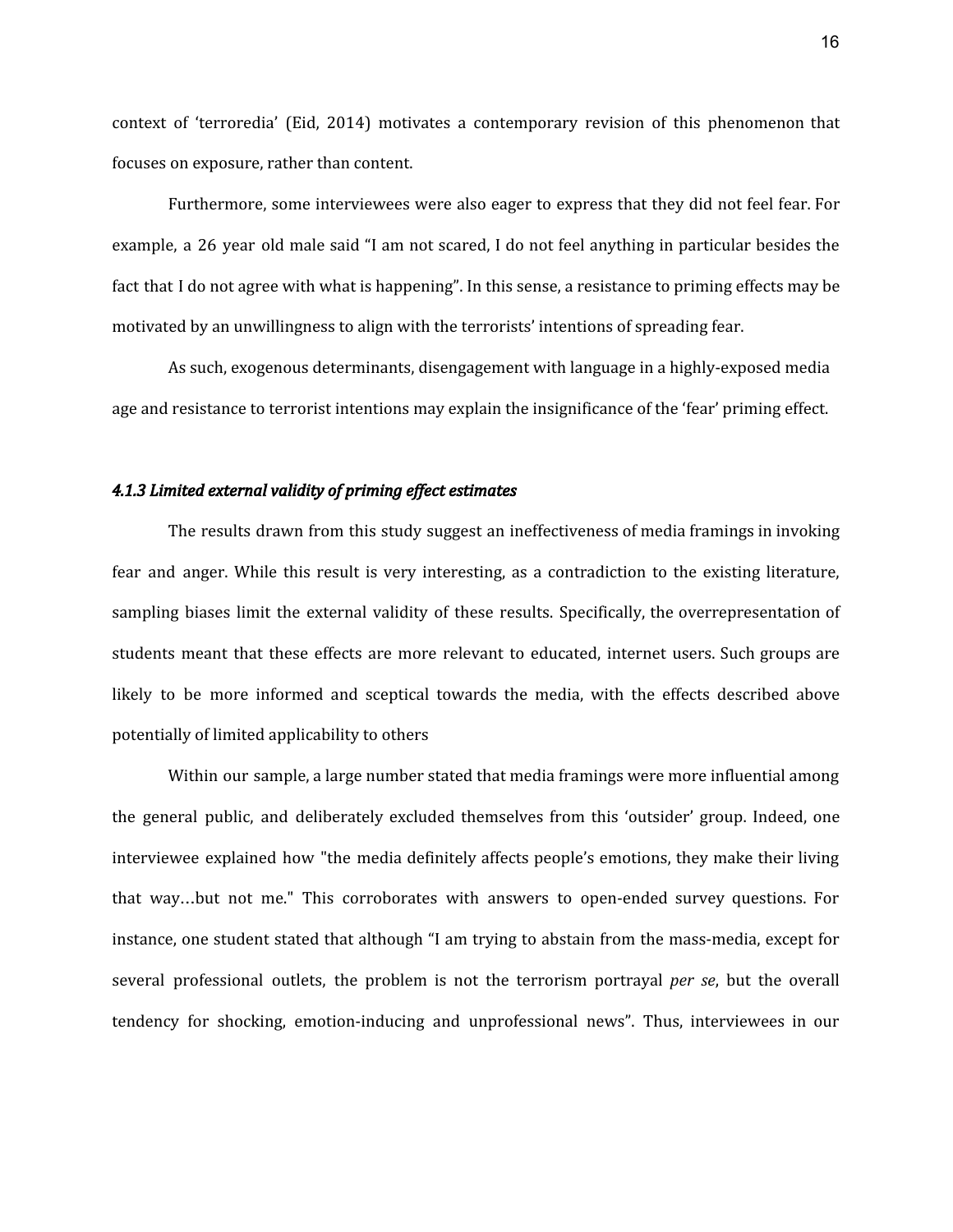sample seemed to be particularly critical and aware of the potential effects of the media on their perceptions of terrorism risk.

### *4.2 Associations between subjects of concern and self-reported emotions*

To identify a useful subset of predictor variables, stepwise regression was used. With many predictor variables, this systematical process was helpful for identifying the significant regressors. However, given the potential for spurious correlation and endogeneity, interview analysis was used to unpack these associations.

## *4.2.1 Concern for national security*

# *Fig. 8. Regressors of significance from stepwise regression on concern that there would be a future attack on UK soil*

|                             | coefficient | Std. Error | obs. sig. |
|-----------------------------|-------------|------------|-----------|
| (constant)                  | 2.504       | 0.420      | 0.000     |
| Self reported Fear          | $0.315***$  | 0.053      | 0.000     |
| Self reported Anger         | $0.260***$  | 0.044      | 0.000     |
| Self reported Sadness       | $0.143***$  | 0.050      | 0.004     |
| Economic concern            | $0.096**$   | 0.045      | 0.034     |
| ***significance at 1% level |             |            |           |
| **significance at 5% level  |             |            |           |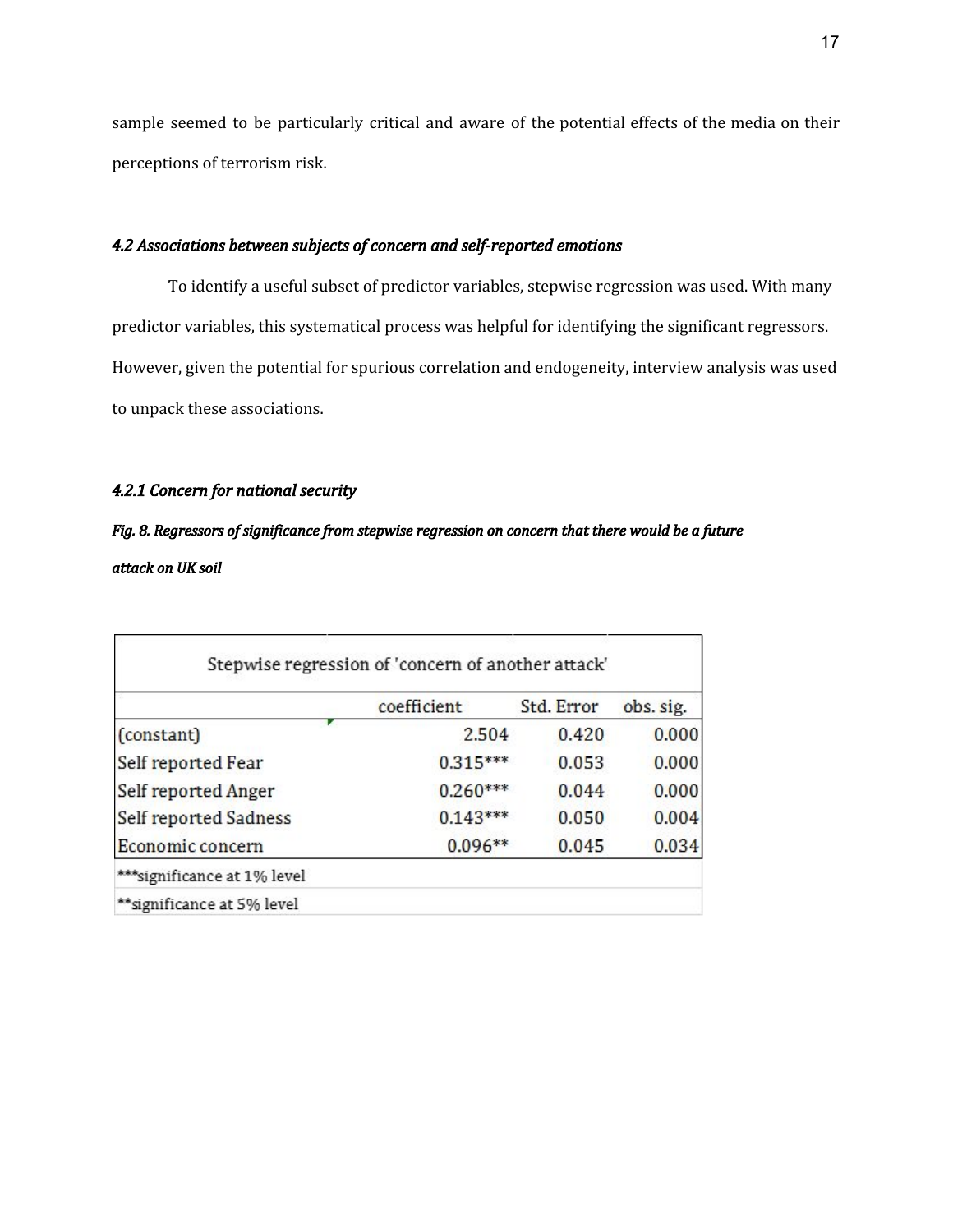|                       | coefficient | Std. Error | obs. sig. |
|-----------------------|-------------|------------|-----------|
| (constant)            | 0.498       | 0.459      | 0.279     |
| Self reported Anger   | $0.327***$  | 0.049      | 0.000     |
| Self reported Fear    | $0.378***$  | 0.058      | 0.000     |
| Self reported Sadness | $0.122**$   | 0.054      | 0.026     |
| Economic concern      | $0.098**$   | 0.049      | 0.047     |

*Fig. 9. Regressors of significance from stepwise regression on concern for national security* 

As Figures 8 and 9 show, the stepwise regression results show that self-reported anger and fear are most significantly associated with perceived risk of terror attacks and concerns for national security. This is consistent with the observation that propagating anger and fear heightens national security concerns in the public, hence pressuring (or allowing) policymakers to implement more stringent and divisive counter-terrorism policy (De Vreese and Kandyla, 2009). This is, to some extent, visible after the London Bridge Attacks with Theresa May's proposal for changes to human rights laws in attempt to combat terrorism (BBC News, 2017b). Previous research has also shown that citizens concerned about terrorism seem to be more likely to adopt hawkish foreign policy views from threatening news stories when those views are matched with emotionally powerful and fear-inducing cues (Kushner Gadarian, 2010).

However, in the absence of a suitable model that separates these causes and effects, the conclusions drawn are very much limited. Self-reported emotions, perception of terrorism risk and predetermined views of counterterrorism policy are inextricably and complexly related. Indeed, it is not certain where directly this anger is being directed at. It is possible for individuals to experience anger in multiple ways, for example, towards the terrorists themselves, the media's portrayal of the act of terrorism, the government. Though beyond the scope of this study, Fig. 10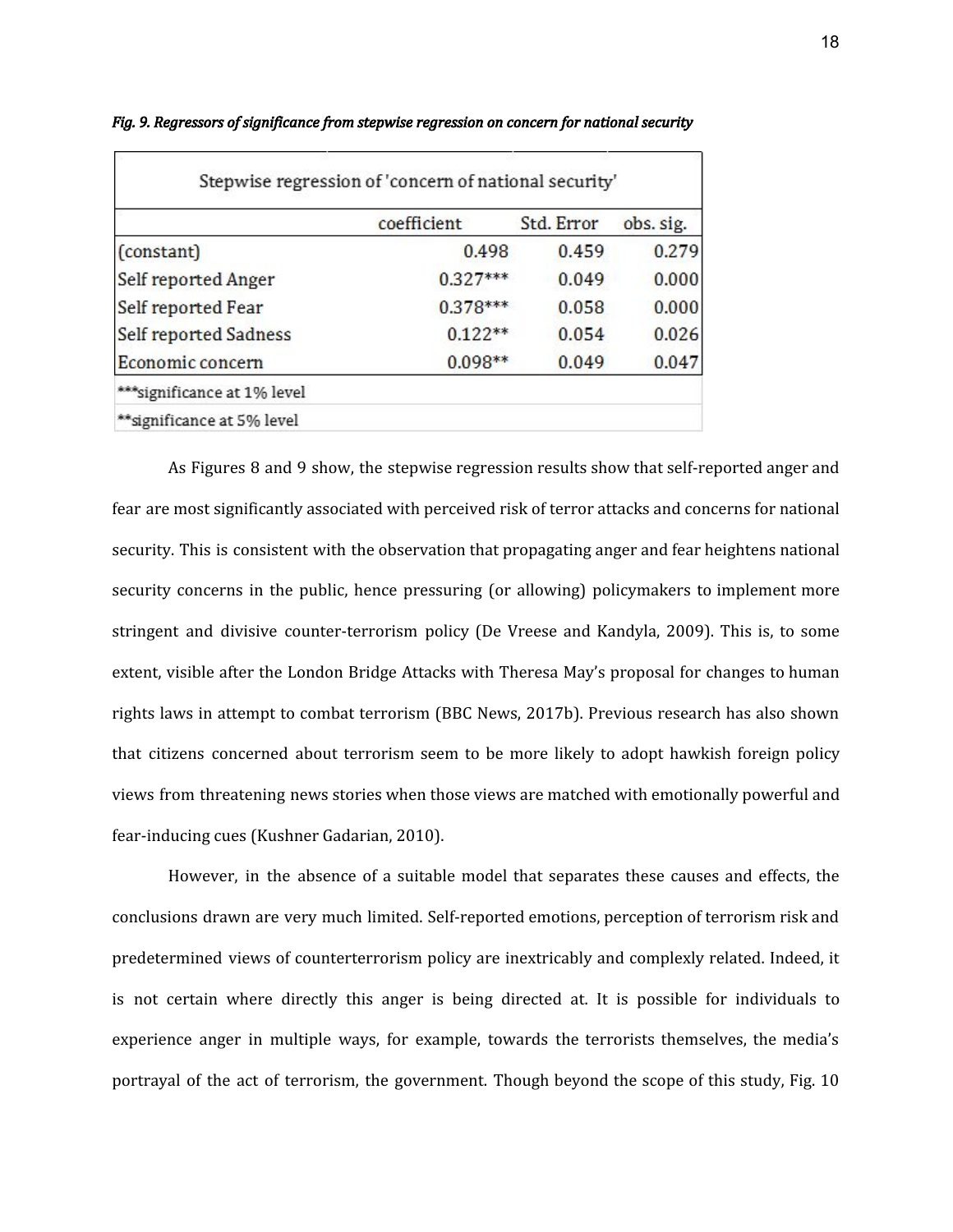suggests a possible way in which the observed positive correlation arises from a mutual association with predetermined views.





## *4.2.2 Concern for personal safety*

|  |  |  | Fig. 11. Regressors of significance from stepwise regression on concern for your safety |  |  |
|--|--|--|-----------------------------------------------------------------------------------------|--|--|
|  |  |  |                                                                                         |  |  |

|                             | coefficient | Std. Error | obs. sig. |
|-----------------------------|-------------|------------|-----------|
| (constant)                  | 1.103       | 0.337      | 0.001     |
| Self reported Fear          | $0.603***$  | 0.055      | 0.000     |
| Self reported Sadness       | $0.128**$   | 0.051      | 0.013     |
| Economic concern            | $0.097**$   | 0.047      | 0.039     |
| ***significance at 1% level |             |            |           |
| **significance at 5% level  |             |            |           |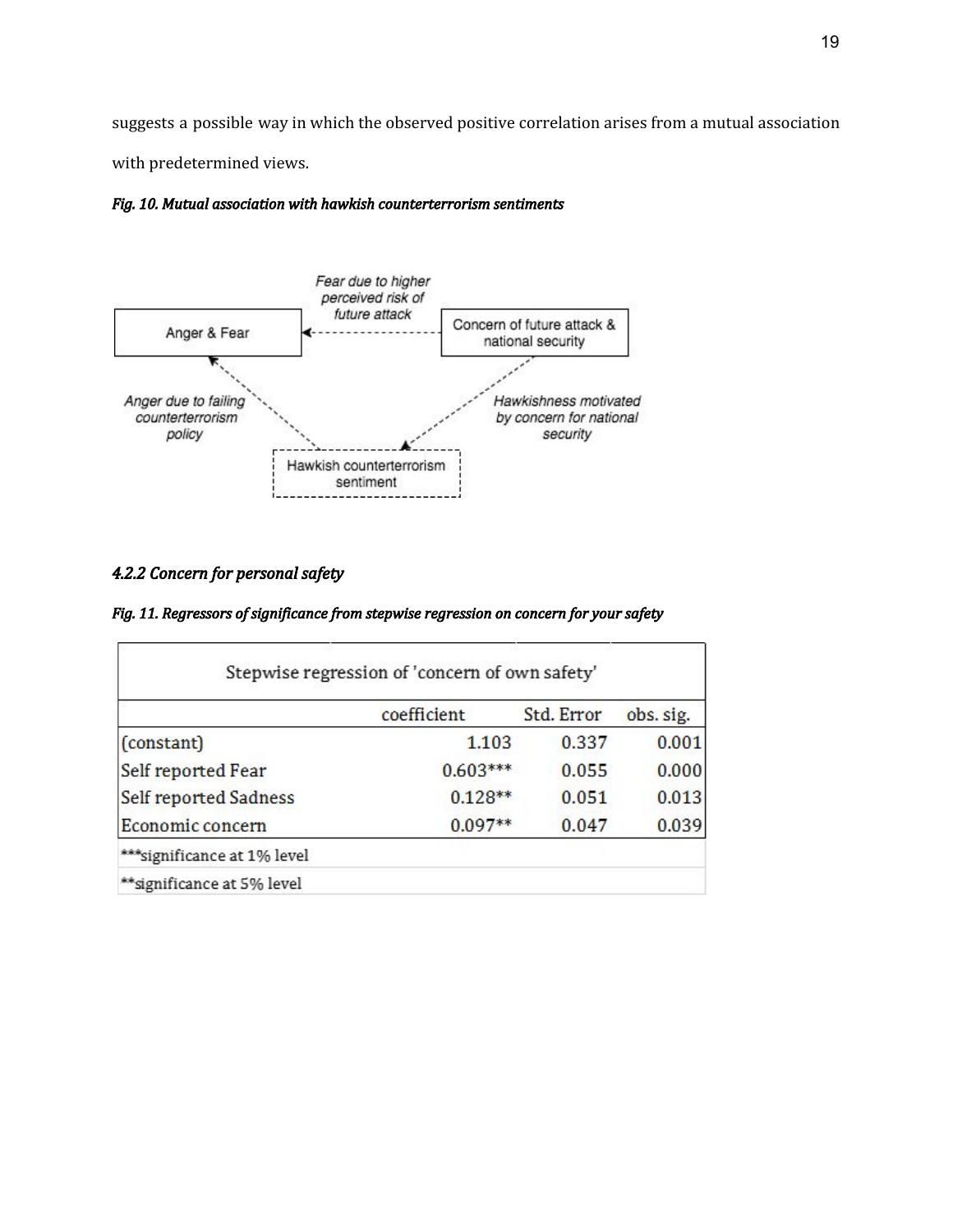# *Fig. 12. Regressors of significance from stepwise regression on concern for the safety of your family and friends*

|                             | coefficient | Std. Error | obs. sig. |
|-----------------------------|-------------|------------|-----------|
| (constant)                  | 1.094       | 0.471      | 0.021     |
| Self reported Fear          | $0.518***$  | 0.062      | 0.000     |
| Self reported Sadness       | $0.192***$  | 0.061      | 0.002     |
| Economic concern            | $0.162***$  | 0.053      | 0.003     |
| Self reported Shock         | $0.134**$   | 0.061      | 0.028     |
| ***significance at 1% level |             |            |           |
| **significance at 5% level  |             |            |           |

Stepwise regression results show that self-reported fear and shock are most significantly associated with concerns for personal safety - that of yourself, family and friends. Sadness was also associated with such concerns. Such results indicate that those most concerned by personal (as opposed to national) security experience shock and sadness, rather than anger.

This distinction is relevant to understanding the potential role of sensationalist media. For example, it may indicate that news reports that exacerbate and legitimise public anger are most powerful in mobilising counterterrorism policy. While beyond the scope of the research here,, this association was substantiated by interviews. Indeed, one interviewee stated that his immediate response of anger almost made him want to retaliate and another expressed that the 'anger' framing had an inflammatory tone that triggered a need of revenge.

The aforementioned complexity of these factors limits conclusions and demands further research within a more suitable framework.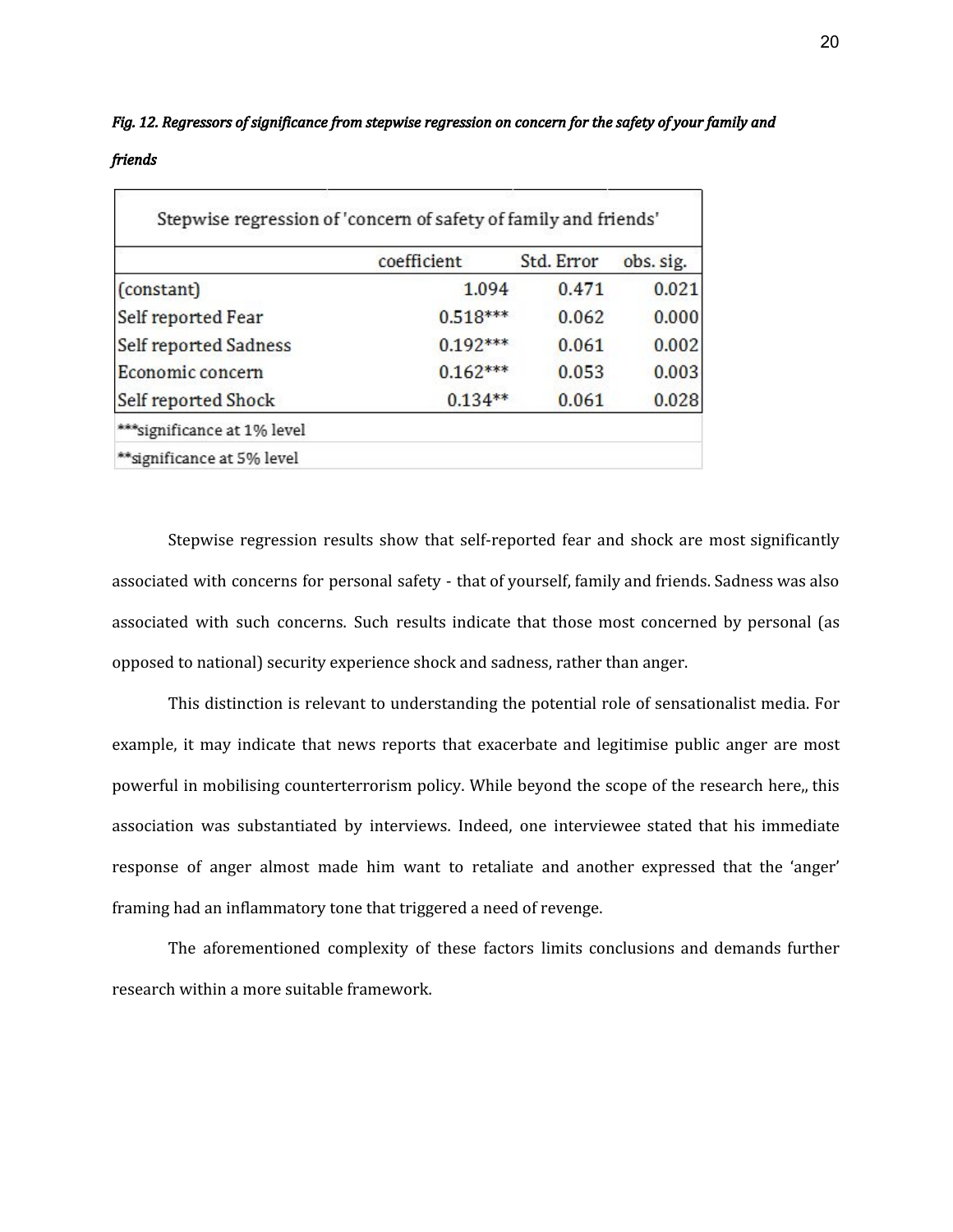## **5. Concluding notes and areas for further research**

To conclude, we showed that framings of 'anger' had a reverse priming effect and framings of 'fear' had an insignificant effect on the associated self-reports of the respective emotion. In demonstrating the potential for reverse priming effects and priming resistance, this result is an important contribution to the existing literature due to its contradiction with previous results. Analysing the effect of sensationalised media is particularly relevant in understanding the responses of more educated and younger internet users in the UK to media framings. This observation of heterogeneous priming effects motivates further research into the factors that influence media consumption across a broader sample. For example, one might consider how education levels, preconceptions and age determine the direction of priming effects.

Furthermore, situated in the contemporary context of social media and 'fake news', the relevance of these themes demonstrated the importance of an academic revision of 'terroredia' (Eid, 2014). Additionally, in this setting, further research may consider the latent priming effects of 'neutral' framings. As individuals indicated that emotionalised journalism is considered less credible, the perceived legitimacy of neutral reports may invoke stronger emotional responses.

It was also found that, while self-reported sadness and shock were more associated with concern for personal safety, anger was more related to national security concerns. This distinction suggests that discourses of anger are perhaps more powerful in mobilising counterterrorism policy. However, more rigorous examination of other factors, including the role of predetermined views, is necessary to draw further conclusions. Furthermore, with time-varying effects of framings on emotions and risk perceptions (Fischhoff *et al.*, 2012), the effects of the media outlined here cannot be considered long-term in relation to 2017 UK terror attacks.

Overall, this research sought to establish whether emotionalised media increase feelings of fear and anger, and whether this in turn leads to a higher perceived risk of terrorism. As shown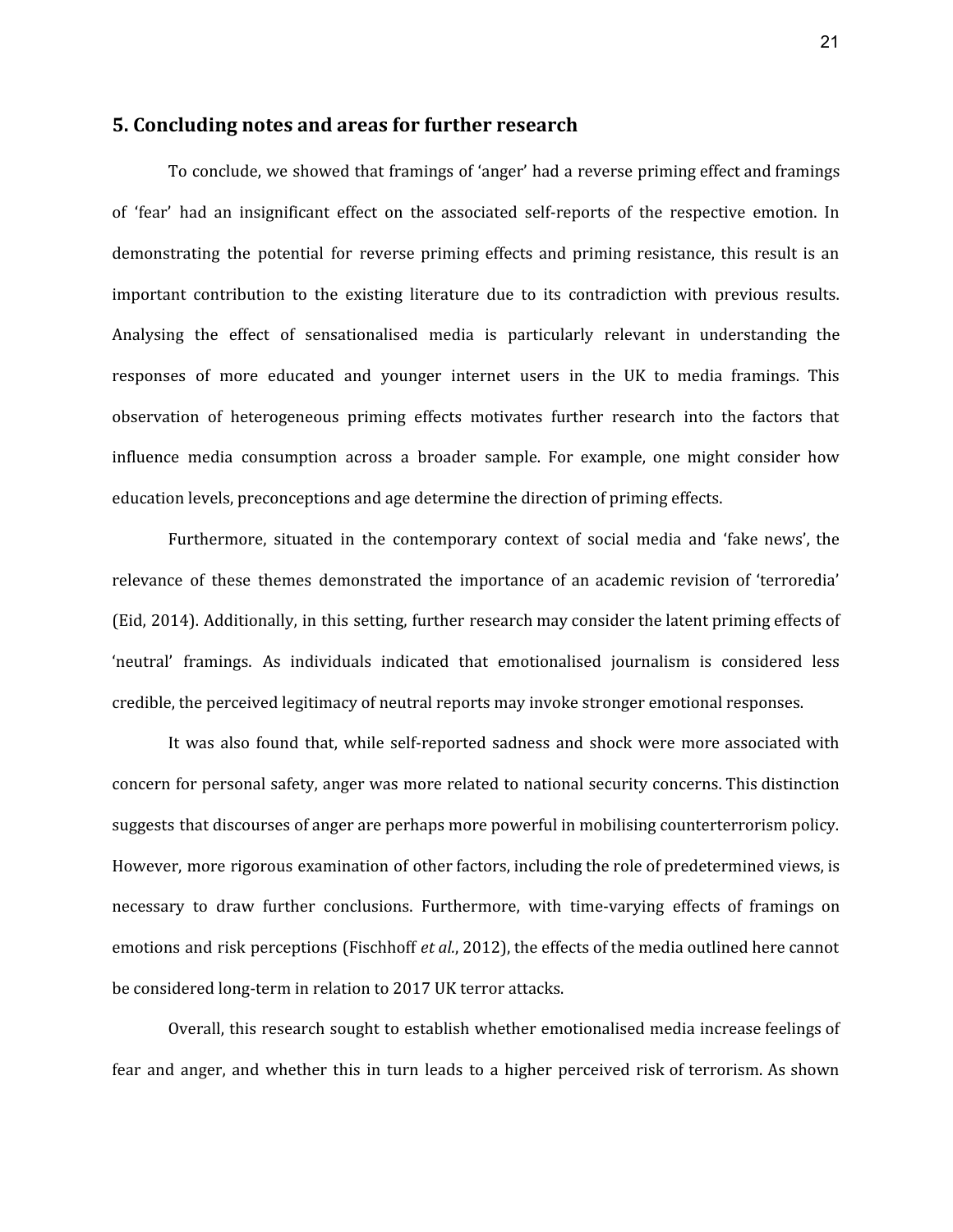above, no clear conclusion can be made, and the complexity of the media, emotions, perceived risk and acts of terrorism hence needs to be recognised. Indeed, claims that media coverage and framings can lead to particular policy responses, such as supporting the War on Terror (Powell, 2011), should be rethought. It is important to understand both what framings are being used, anger or fear or in fact other emotions, and the subsequent emotional and risk perception reactions, rather than suggesting a linear movement from media framing (regardless of what frames are used) to specific policy. Indeed, it would be of further interest in exploring this relationship between policy and media framings in the reverse sense, as politicians and policymakers can seek to influence media framings to amplify their views and support particular policies (Pan and Kosicki, 1993).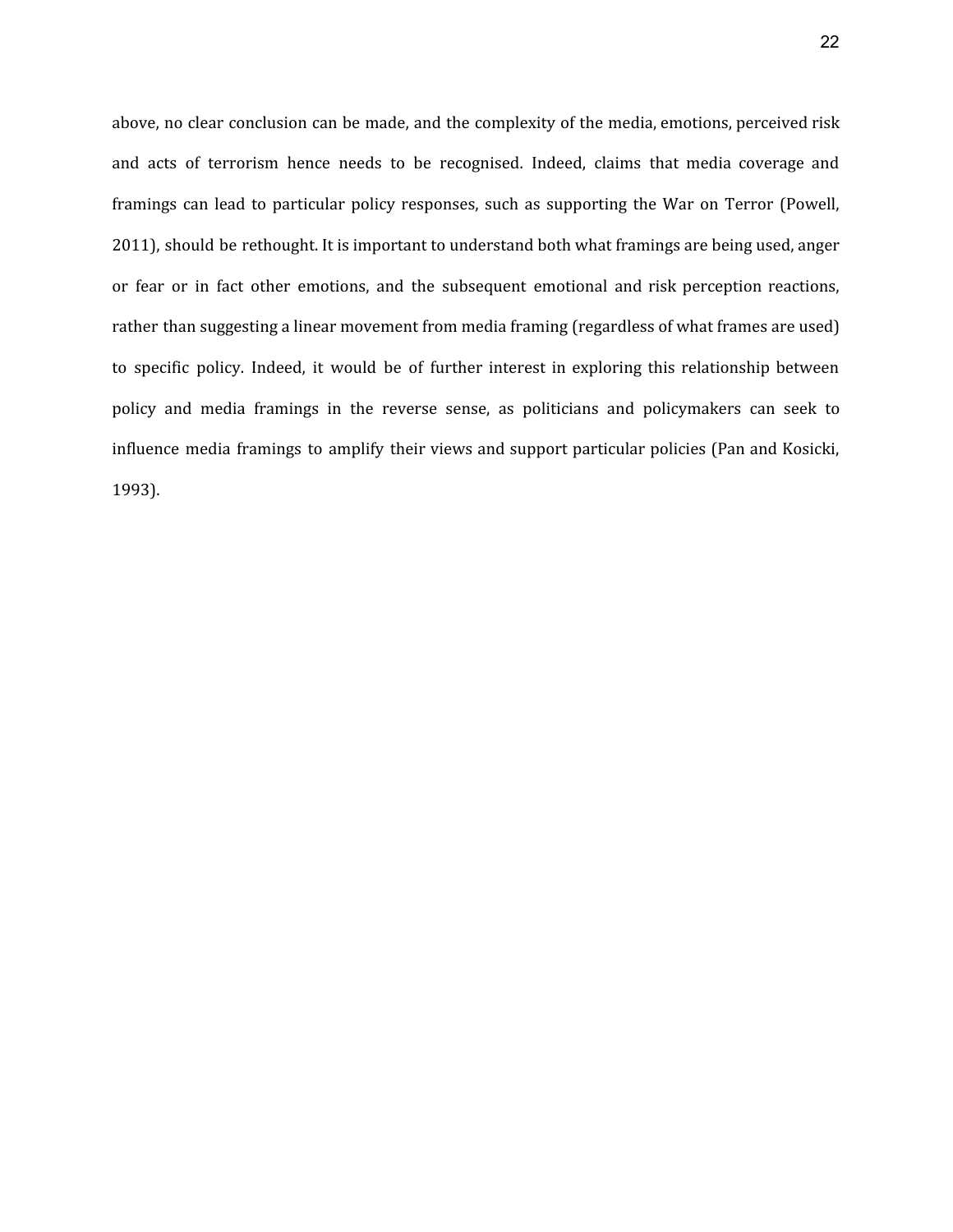# **6. References cited**

Ahmed, S. (2015) The 'emotionalisation of the "war on terror"': Counter-terrorism, fear, risk, insecurity and helplessness. *Criminology & Criminal Justice*, 15(5), 545-560.

BBC News (2017a) General election 2017: Where UK's parties stand on security. [Online]. Available[:](http://www.bbc.co.uk/news/election-2017-40158339) <http://www.bbc.co.uk/news/election-2017-40158339> [Accessed 07/06/2017]. BBC News (2017b) Theresa May: Human rights laws could change for terror fight. [Online]. Available: <http://www.bbc.co.uk/news/election-2017-40181444> [Accessed 08/06/2017].

Beckett, C. (2016) Fanning the Flames: Reporting Terror in a Networked World. Tow Center for Digital Journalism, Columbia Journalism School, Columbia University: New York, NY, USA. Beckett, C. (2017) *Media and the Manchester attack: evil and emotion.* [Online]. Available from[:](http://blogs.lse.ac.uk/polis/2017/05/24/media-and-the-manchester-attacks-the-good-bad-and-propaganda/) [http://blogs.lse.ac.uk/polis/2017/05/24/media-and-the-manchester-attacks-the-good-bad-and-pr](http://blogs.lse.ac.uk/polis/2017/05/24/media-and-the-manchester-attacks-the-good-bad-and-propaganda/) [opaganda/](http://blogs.lse.ac.uk/polis/2017/05/24/media-and-the-manchester-attacks-the-good-bad-and-propaganda/) [Accessed 06/06/2017].

Braithwaite, A. (2013) The Logic of Public Fear in Terrorism and Counter-terrorism. *Journal of Police Crime Psychology*, 28(2013), 95-101.

Carlson, L.J. and Dacey, R. (2014) The use of fear and anger to alter crisis initiation. *Conflict Management and Peace Science*, 31(2), 168-192.

Clarke,V. and Braun,V. (2017) Thematic analysis. The Journal of Positive Psychology, 12 (3), 297-298.

Couper, M.P., Traugott, M.W. and Lamias, M.J. (2001) Web Survey Design and Administration. *Public Opinion Quarterly Volume*, 64(2001), 230-253.

De Vreese, C.H. and Kandyla, A. (2009) News Framing and Public Support for a Common Foreign and Security Policy. *Journal of Common Market Studies*, 47(3), 453-481.

Ecker, U.K.H., Lewandowsky, S., Chang, E.P. and Pillai, R. (2014) The Effects of Subtle Misinformation in News Headlines. Journal of Experimental Psychology: Applied, 20(4), 323-335.

Eid, M. (2014) Exchanging Terrorism Oxygen for Media Airwaves: The Age of Terroredia. PA, USA: IGI Global.

Entman, R.M. (1993) Framing: Toward Clarification of a Fractured Paradigm. *Journal of Communication*, 43(4), 51-58.

Fischhoff, B., Gonzalez, R.M., Small, D.A. and Lerner, J.S. (2002) Evolving Judgments of Terror Risks: Foresight, Hindsight, and Emotion: A Reanalysis. *Journal of Experimental Psychology: Applied*, 18(2), 1-16.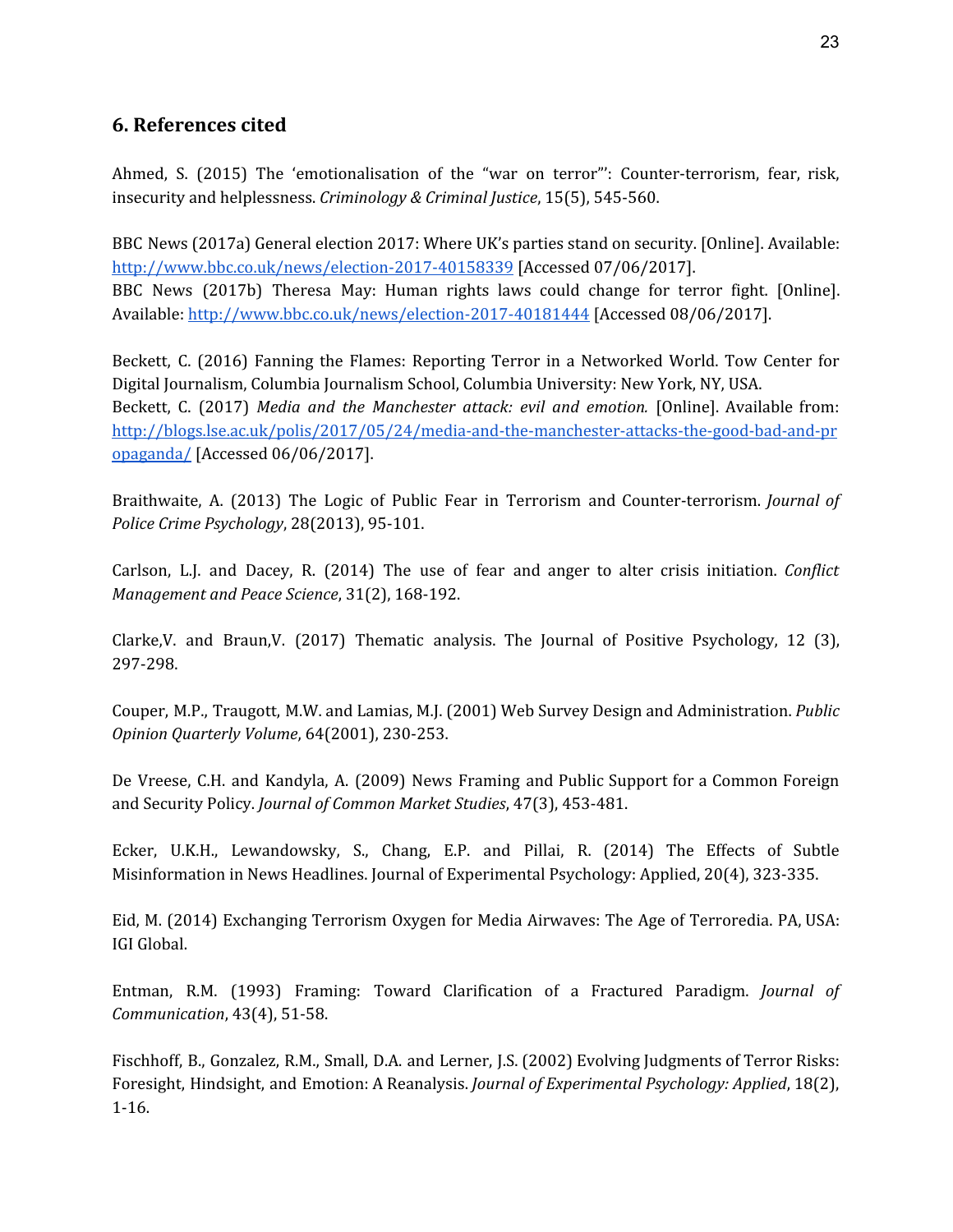Gadarian Kushner S. (2010) The Politics of Threat: How Terrorism News Shapes Foreign Policy Attitudes, *The Journal of Politics* 72, 2(2010), 469-483.

Gibson, W.J. and Brown A. (2009) Working with Qualitative Data. Sage: London.

Greene, A. (2017) Defining Terrorism: One Size Fits All? *International and Comparative Law Quarterly*, 66(April 2017), 411-440.

Guest, G., MacQueen, K.M. and Namey, E.E. (2012) Applied Thematic Analysis. Sage: London.

Iqbal, M.Z. (2015) The media-terrorism symbiosis: a case study of Mumbai attacks, 2008. *Asian Journal of Communication*, 25(2), 197-212.

Kapuścińki, G. and Richards, B. (2016) News framing effects on destination risk perception. *Tourism Management*, 57(2016), 234-244.

MacKerron, G. (2012) Happiness Economics From 35,000 Feet. *Journal of Economic Surveys*, 26(4), 705-735.

Mason, J. (2006) Six strategies for mixing methods and linking data in social science research. ESRC National Centre for Research Methods, NCRM Working Paper Series 4/06.

Mythen, G. and Walklate, S. (2006) Criminology and Terrorism: Which Thesis? Risk Society or Governmentality? *British Journal of Criminology*, 46(2006), 379-398.

Nellis, A.M. and Savage, J. (2012) Does Watching the News Affect Fear of Terrorism? The Importance of Media Exposure on Terrorism Fear. *Crime & Dependency*, 58(5), 748-768.

Pfeiffer, C.P. (2012) Terrorism and its oxygen: a game-theoretic perspective on terrorism and the media. *Behavioral Sciences of Terrorism and Political Aggression*, 4(3), 212-228.

Powell, K.A. (2011) Framing Islam: An Analysis of U.S. Media Coverage of Terrorism Since 9/11. *Communication Studies*, 62(1), 90-112.

Quates, S. (2006) Comparing the Politics of Fear: The Role of Terrorism News in Election Campaigns in Russia, the United States and Britain. *International Relations*, 20(4), 425-437.

Rich, P.B. (2013) Understanding Terror, Terrorism, and Their Representations in Media and Culture. *Studies in Conflict & Terrorism*, 36(3), 255-277.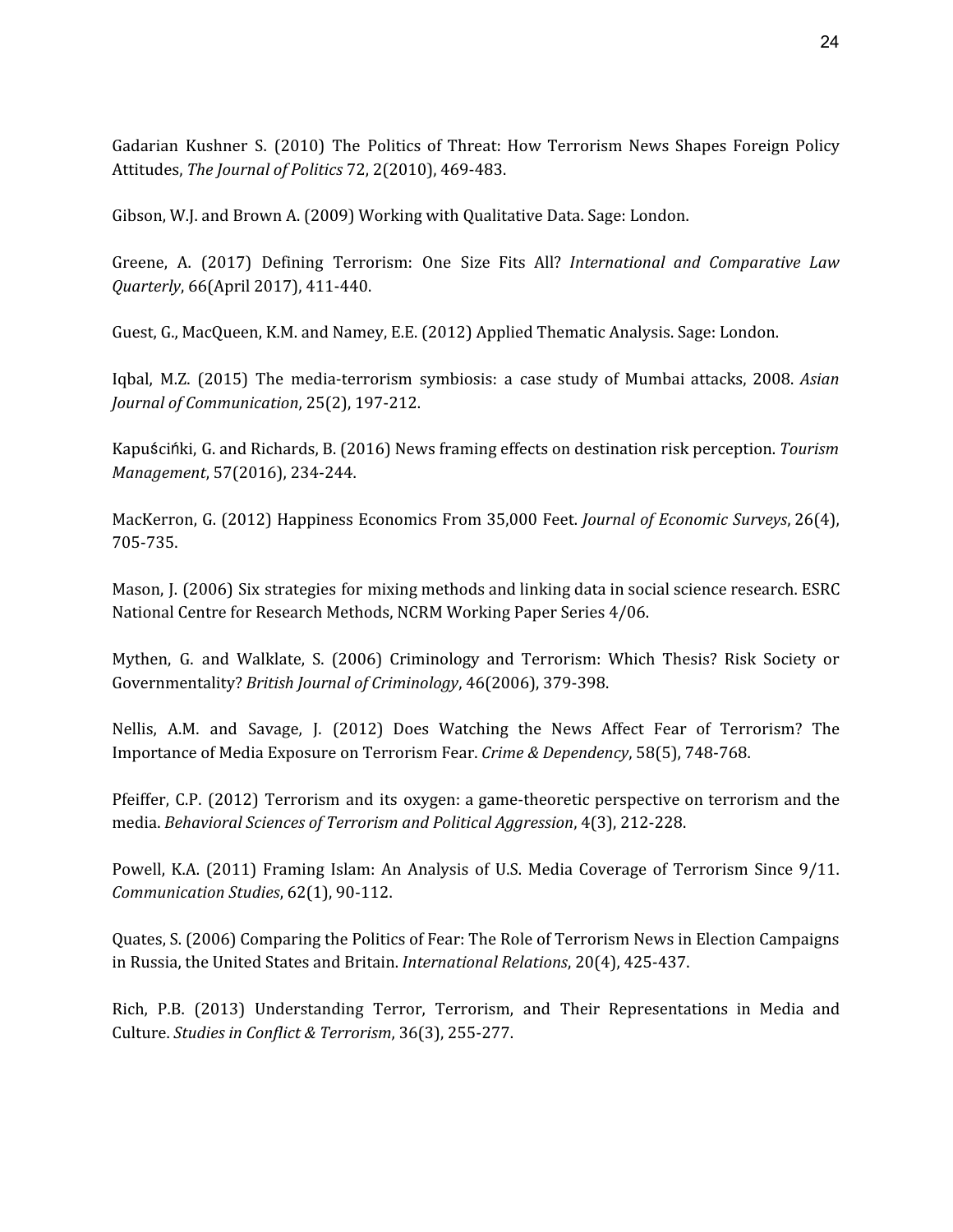Rill, L.A. and Davis, C.B. (2008) Testing the Second Level of Agenda Setting: Effects of News Frames on Reader-Assigned Attributes of Hezbollah and Israel in the 2006 War in Lebanon. *Journalism and Mass Communication Quarterly*, 85(3), 609-624.

Rohner, D. and Frey, B.S. (2007) Blood and Ink! The Common-Interest-Game between Terrorists and the Media. *Public Choice*, 133(1/2), 129-145.

Sensales, G., Areni, A., Boyatzi, L., Dal Secco, A. and Kruglanski, A. (2014) Perceived impact of terrorism and the role of the media: representations by Italian citizens differing in political orientation and need for closure. *Behavioral Sciences of Terrorism and Political Aggression*, 6(1), 41-57.

Shoshani, A. and Slone, M. (2008) The Drama of Media Coverage of Terrorism: Emotional and Attitudinal Impact on the Audience. *Studies in Conflict & Terrorism*, 31(2008), 627-640.

Sirin, C.V. and Geva, N. (2013) Examining the Distinct Effects of Emotive Triggers on Public Reactions to International Terrorism. *Terrorism and Political Violence*, 25(5), 709-733.

Skitka, L.J., Bauman, C.W., Aramovich, N.P. and Morgan, G.S. (2006) Confrontational and Preventative Policy Responses to Terrorism: Anger Wants a Fight and Fear Wants "Them" to Go Away. *Basic and Applied Social Psychology*, 28(4), 375-384.

Smelser, N.J. (2009) The Faces of Terrorism: Social and Psychological Dimensions. Princeton, NJ, USA: Princeton University Press.

Soroka, S., Young, L. and Balmas, M. (2015) Bad News or Mad News? Sentiment Scoring of Negativity, Fear, and Anger in News Content. *The ANNALS of the American Academic of Political and Social Science*, 659(1), 108-121.

UK Terrorism Act 2000, c.11. Available at[:](http://www.legislation.gov.uk/ukpga/2000/11/contents) <http://www.legislation.gov.uk/ukpga/2000/11/contents> [Accessed: 06/06/2017].

Wilkinson, P. (1997) The media and terrorism: A reassessment. *Terrorism and Political Violence*, 9(2), 51-64.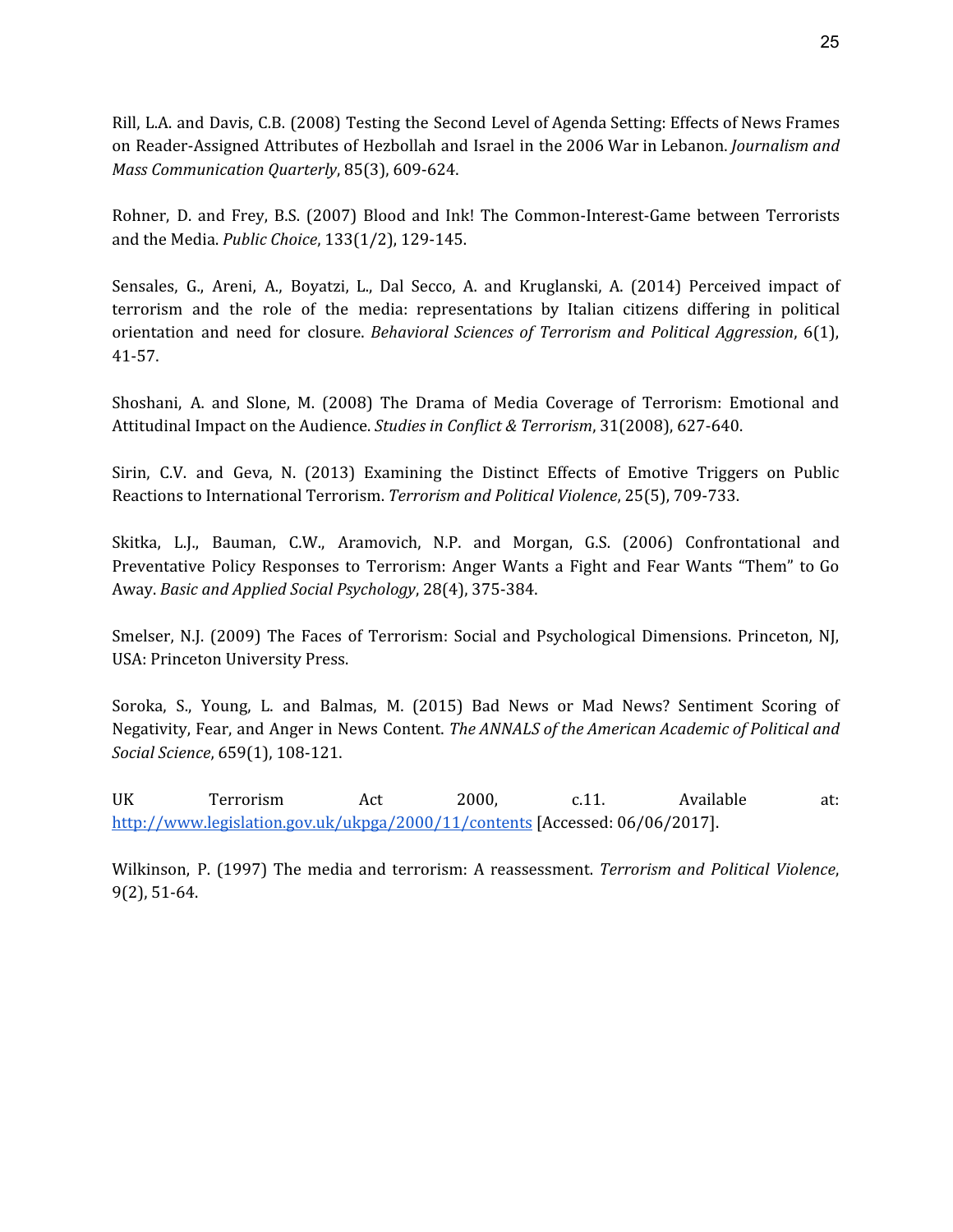# **7. Appendix**

## *7.1 Extracts used in experiment*

The following extracts were taken from online articles and edited for our use.

## *Neutral framing:*

'On 22 May 2017, a suicide bombing was carried out at Manchester Arena in Manchester, England, following a concert by American singer Ariana Grande. The attacker was identified as Salman Ramadan Abedi, a 22-year-old British Muslim who detonated a shrapnel-laden improvised explosive device at the exit of the arena after the event. Twenty-three adults and children, including Abedi, were killed and 116 were injured, some critically

Wikipedia. (2017). 2017 Manchester Arena bombing. Retrieved June 2, 2017, from Wikipedia: https://en.wikipedia.org/wiki/2017\_Manchester\_Arena\_bombing.'

## *'Fear' framing:*

Manchester attack: 'Chaos, just absolute carnage'

'The attack, which took place in the foyer, caused hundreds of people to flee in terror, with young people at the concert separated from their parents in the chaos. It left a scene of carnage inside the concert venue.'

'...dozens of shocked relatives have been scouring hospitals and hotels in the hope of tracing their last movements. Some of the parents, who were waiting for their children, have also never been seen again.'

"many still don't know what has happened to their loved ones."

BBC. (2017, May 23). *Manchester attack: 'Chaos, just absolute carnage'*. Retrieved June 2, 2017, from BBC News:

<http://www.bbc.co.uk/news/av/uk-40018272/manchester-attack-chaos-just-absolute-carnage>

Dodd, V., Pidd, H., Rawlinson, K., Siddique, H., & MacAskill, E. (2017, May 23). *At least 22 killed, 59 injured in suicide attack at Manchester Arena*. Retrieved June 2, 2017, from The Guardian: [https://www.theguardian.com/uk-news/2017/may/22/manchester-arena-police-explosion-arian](https://www.theguardian.com/uk-news/2017/may/22/manchester-arena-police-explosion-ariana-grande-concert-england) [a-grande-concert-england](https://www.theguardian.com/uk-news/2017/may/22/manchester-arena-police-explosion-ariana-grande-concert-england)

BBC News. (2017, May 24). *The Papers*. Retrieved June 2, 2017, from BBC News: <http://www.bbc.co.uk/news/blogs-the-papers-40007204>

## *'Anger' framing:*

'Why should we be calm, she argues, when our children are considered a legitimate target for mass murder?'

'Stop and think about how strange it is, how perverse it is, that more than 20 of our citizens have been butchered and we are basically saying: 'Everyone calm down. Love is the answer.' Where's the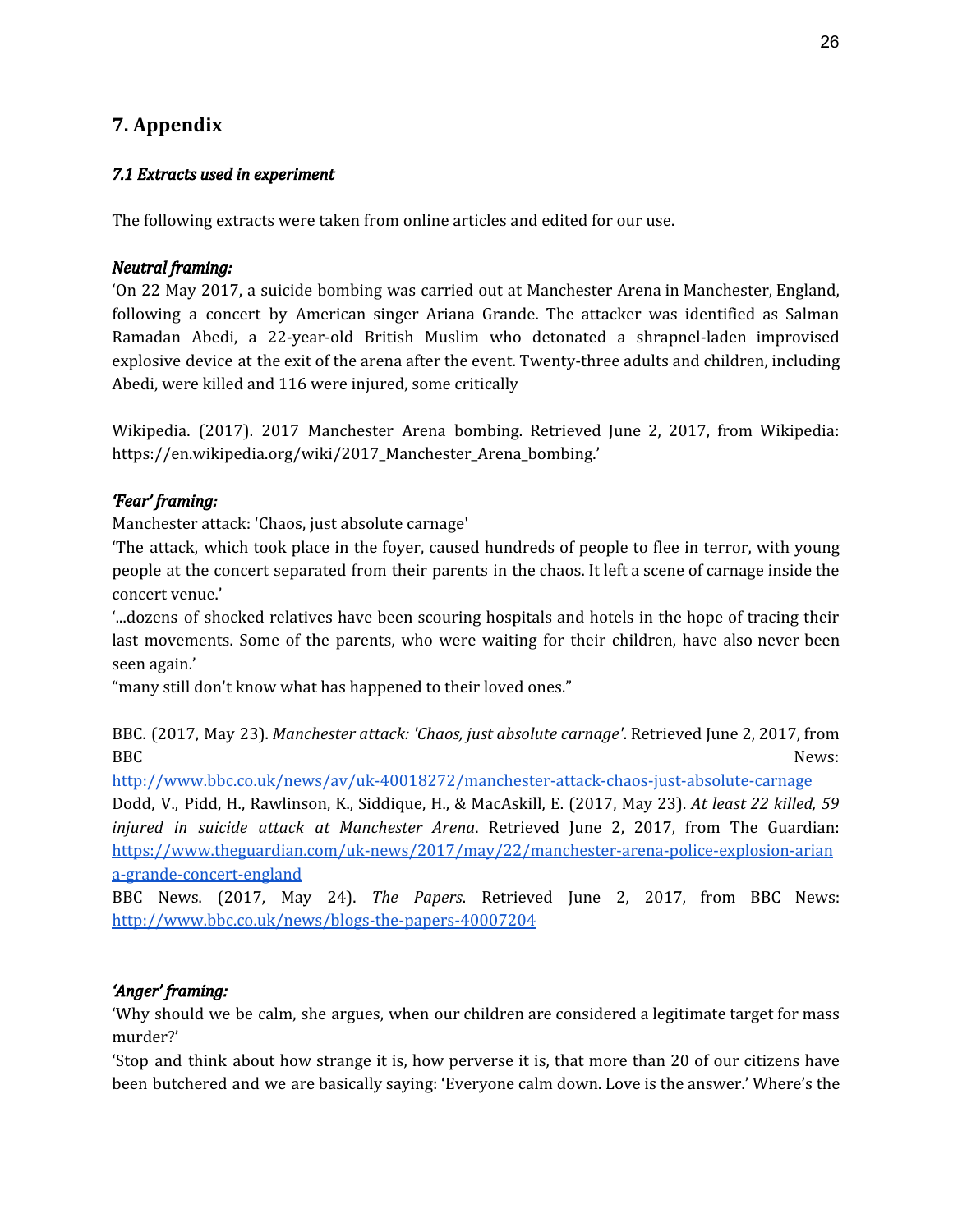rage? If the massacre of children and their parents on a fun night out doesn't make you feel rage, nothing will.'

'"NO ONE should go to a gig and not return."'

BBC News. (2017, May 24). *The Papers*. Retrieved June 2, 2017, from BBC News: <http://www.bbc.co.uk/news/blogs-the-papers-40007204>

O'Neill, B. (2017, May 23). *After Manchester: it's time for anger*. Retrieved June 2, 2017, from Spiked: [http://www.spiked-online.com/newsite/article/after-manchester-its-time-for-anger/19849#.WTf](http://www.spiked-online.com/newsite/article/after-manchester-its-time-for-anger/19849#.WTfkIxPyszZ) [kIxPyszZ](http://www.spiked-online.com/newsite/article/after-manchester-its-time-for-anger/19849#.WTfkIxPyszZ)

Kandohla, T., Tonkin, S., Burke, D., & Campbell, S. (2017, May 24). *Mother who was critically injured* in the Manchester terror attack has no idea her youngest daughter, 8, is dead as she lies unconscious in *hospital*. Retrieved June 2, 2017, from MailOnline: [http://www.dailymail.co.uk/news/article-4533182/First-victim-Manchester-terror-attack-named.](http://www.dailymail.co.uk/news/article-4533182/First-victim-Manchester-terror-attack-named.html) [html](http://www.dailymail.co.uk/news/article-4533182/First-victim-Manchester-terror-attack-named.html)

## *7.2 Ethical Considerations and London Bridge Attack, June 3rd 2017*

Given the sensitivity of our research topic and the use of human subjects, great consideration was taken to minimise the distress caused. For this reason, our survey and interviews were prefaced with relevant trigger warnings and participants' informed consent was regularly sought.

In particular, following the London Bridge Attack, fieldwork was temporarily suspended in order to re-evaluate the necessary trigger warnings.

With respect to data protection compliance, all survey data was held securely with confidentiality and anonymity ensured.

Finally, in terms of the extracts used, use of names and personal accounts was avoided. Out of respect to those involved in these events, we were uncomfortable with utilising individuals' grief for the purpose of our experiment.

## *7.3 Sample Survey (below)*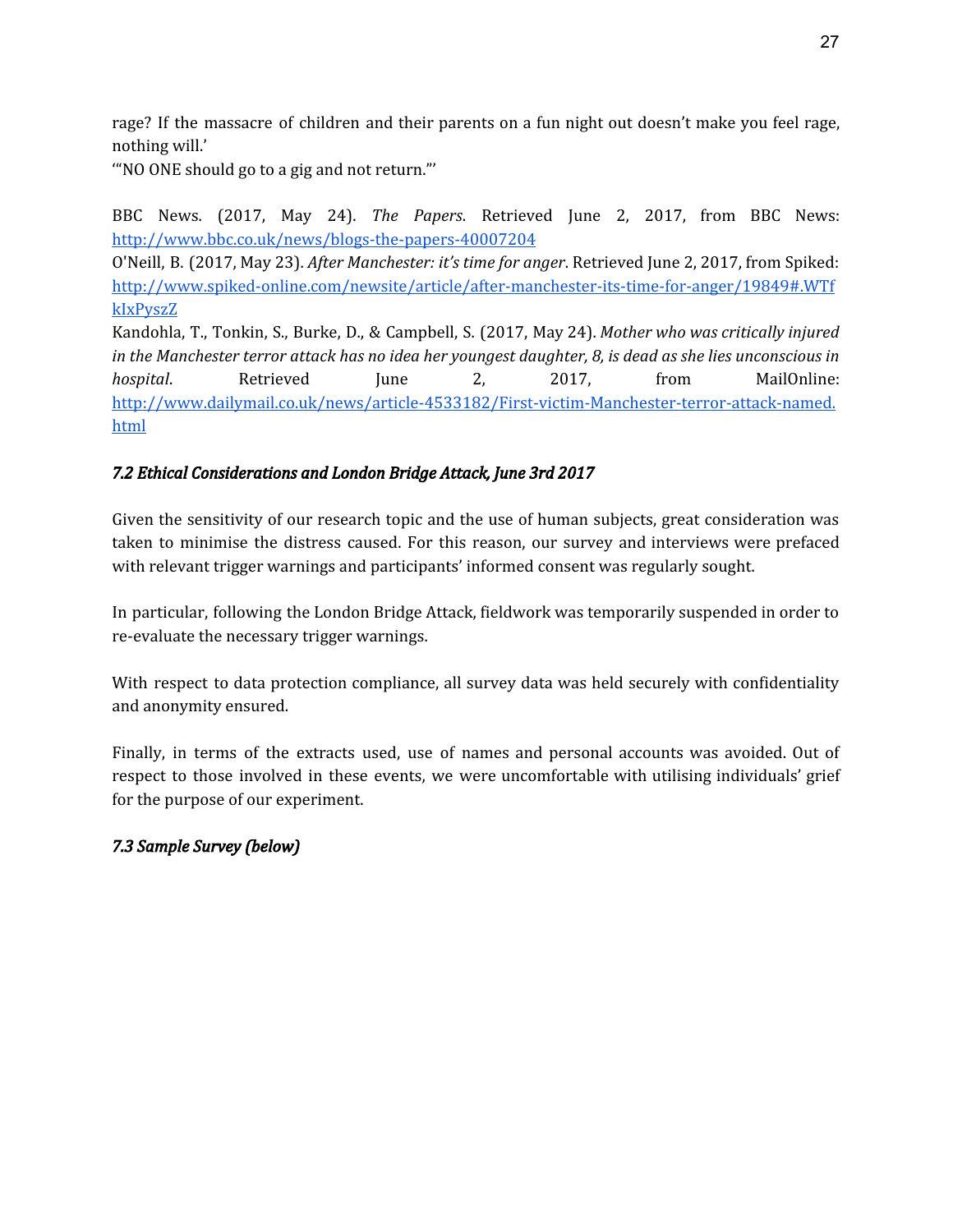#### **Introduction**

Welcome.

We are student researchers at the London School of Economics and Political Science (LSE). Last week, we began collecting data for a project researching perceptions on terrorism. In light of the event of Saturday night, we understand that emotions might be raw, but we would very much appreciate a few minutes of your time to help us with our research into this very important subject. You may be shown extracts from articles publicly available in published media.

This survey will take you about 5 minutes.

By clicking the arrow at the bottom of this page, you are agreeing to participate anonymously and for the answers provided to be used in this research project. All data will be held securely, with confidentiality and anonymity ensured.

As this survey is on a possibly upsetting and distressing topic (terrorism), particularly at this time, if you feel the desire to stop participating, please close the webpage window. If you feel particularly affected by the content, there is UK government-issued support and suggestions [here.](https://www.gov.uk/government/uploads/system/uploads/attachment_data/file/615682/Manchester_psychological_care_leaflet.pdf)

If you have any questions about the survey or the research project, please contact [h.dupre@lse.ac.uk](mailto:h.dupre@lse.ac.uk) or visit [LSE Groups Website](http://www.lse.ac.uk/intranet/LSEServices/TLC/Research-informed-education-and-LSE-GROUPS/lseGroups.aspx)

All responses will remain anonymous. Thank you for your participation.

## **Demographic**

What gender do you identify as?

- $O$  Male
- Female
- $O$  Other
- $\bigcirc$  Prefer not to say

Which age group do you belong to?

| $\bigcirc$ Under 18 | $\bigcap 55 - 64$     |
|---------------------|-----------------------|
| $\bigcirc$ 18 - 24  | $\bigcap 65 - 74$     |
| $\bigcirc$ 25 - 34  | $\bigcap$ 75 - 84     |
| $\bigcirc$ 35 - 44  | $\bigcap$ 85 or older |

 $\bigcap$  45 - 54

| Choose the ethnicity that you identify as: |  |
|--------------------------------------------|--|
|--------------------------------------------|--|

 $\Box$  White  $\Box$  South Asian

□ Black or African American Native Hawaiian or Pacific Islander

□ American Indian or Alaska Native Other (Please specify)

East Asian

#### Are you currently a student?

Yes

O No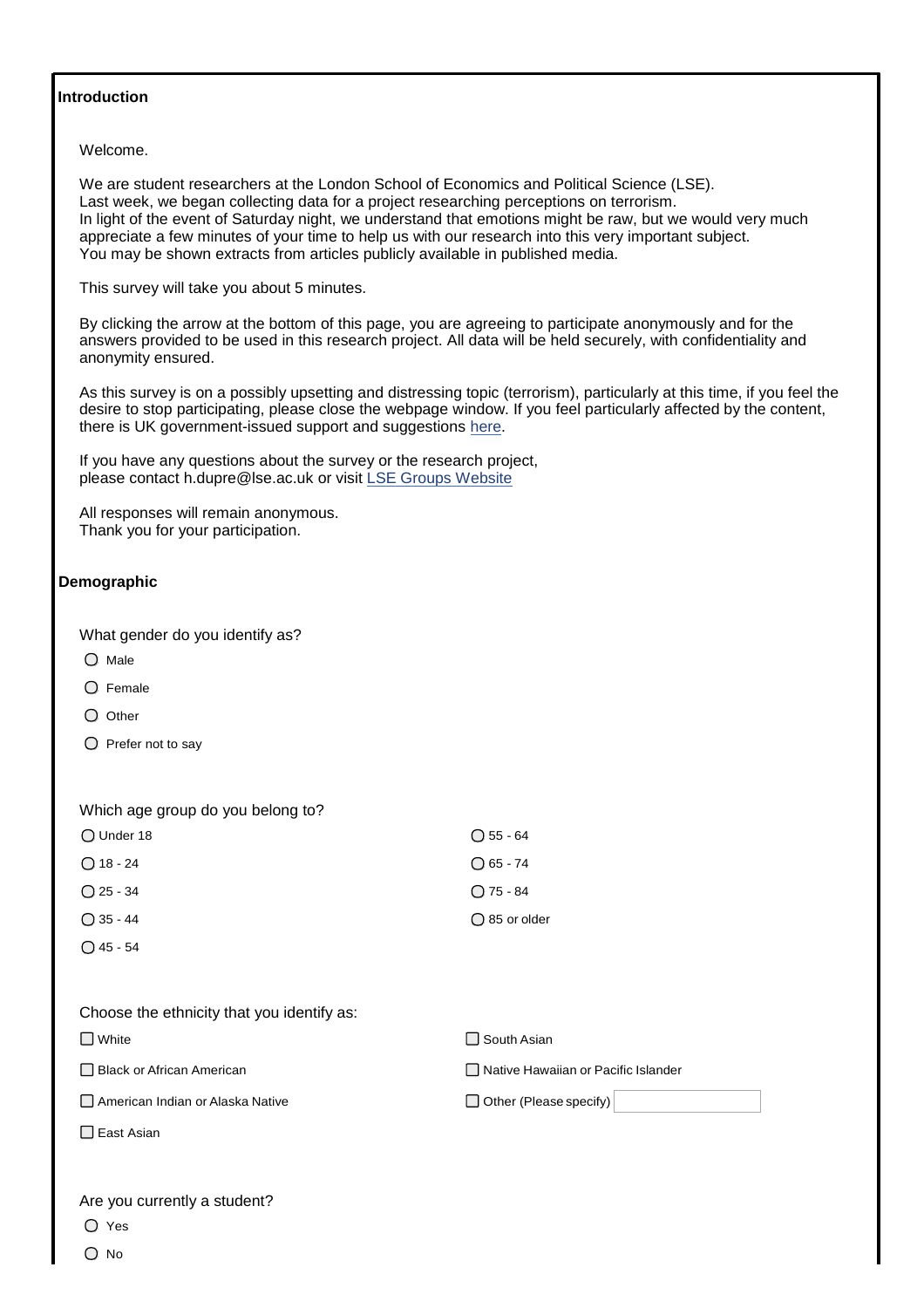### Have you lived in the UK in the past year?

- O Yes
- $\bigcirc$  No

If you feel particularly affected by the content, there is UK government-issued support and suggestions [here.](https://www.gov.uk/government/uploads/system/uploads/attachment_data/file/615682/Manchester_psychological_care_leaflet.pdf) Please be aware that by clicking this link, you are actively exiting the survey.

## **Priming**

Please read the following extracts on the Manchester terrorist attack before proceeding.

#### **Manchester attack: 'Chaos, just absolute carnage'**

'The attack, which took place in the foyer, caused hundreds of people to flee in terror, with young people at the concert separated from their parents in the chaos. It left a scene of carnage inside the concert venue.'

'...dozens of shocked relatives have been scouring hospitals and hotels in the hope of tracing their last movements. Some of the parents, who were waiting for their children, have also never been seen again.'

'Many still don't know what has happened to their loved ones.'

If you feel particularly affected by the content, there is UK government-issued support and suggestions [here.](https://www.gov.uk/government/uploads/system/uploads/attachment_data/file/615682/Manchester_psychological_care_leaflet.pdf) Please be aware that by clicking this link, you are actively exiting the survey.

## **Fear and Anger**

As you think about the recent terrorist attacks, how strongly do you feel:

Not at all Extremely

| Sadness |  |
|---------|--|
| Fear    |  |
| Anger   |  |
| Shock   |  |

If you feel particularly affected by the content, there is UK government-issued support and suggestions [here.](https://www.gov.uk/government/uploads/system/uploads/attachment_data/file/615682/Manchester_psychological_care_leaflet.pdf) Please be aware that by clicking this link, you are actively exiting the survey.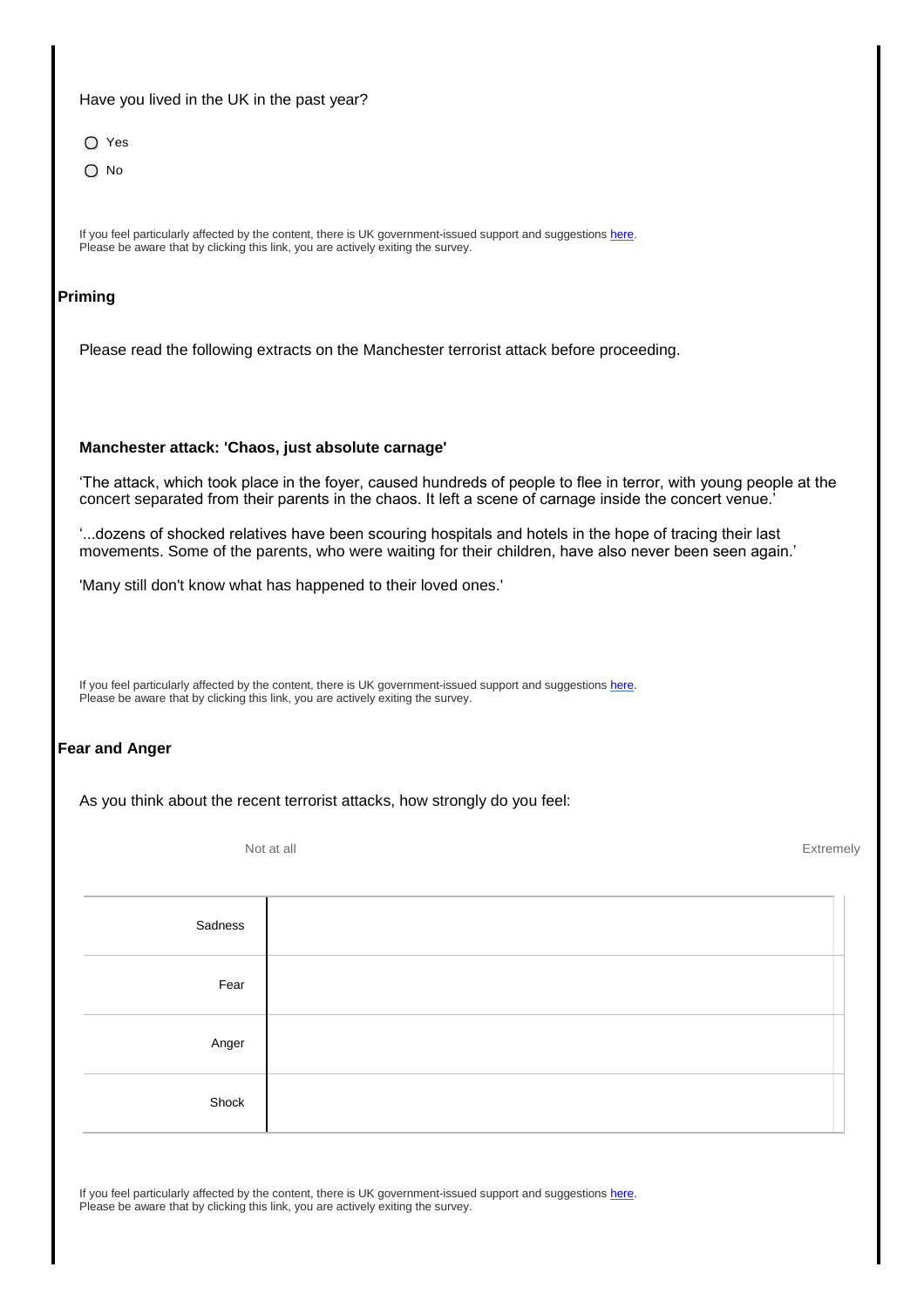|                                                                                  | How concerned are you that there will be another terrorist attack on the UK soil in the near future?                                                                               |
|----------------------------------------------------------------------------------|------------------------------------------------------------------------------------------------------------------------------------------------------------------------------------|
| Not at all                                                                       | Extremely                                                                                                                                                                          |
|                                                                                  |                                                                                                                                                                                    |
|                                                                                  |                                                                                                                                                                                    |
| Regarding future terrorist attacks, how concerned are you about:                 |                                                                                                                                                                                    |
| Not at all                                                                       | Extremely                                                                                                                                                                          |
| national security                                                                |                                                                                                                                                                                    |
| your safety                                                                      |                                                                                                                                                                                    |
| the safety of your family<br>and friends                                         |                                                                                                                                                                                    |
|                                                                                  | How concerned are you about the current economic situation of the UK?                                                                                                              |
|                                                                                  |                                                                                                                                                                                    |
| Not at all                                                                       | Extremely                                                                                                                                                                          |
|                                                                                  |                                                                                                                                                                                    |
| Please be aware that by clicking this link, you are actively exiting the survey. | If you feel particularly affected by the content, there is UK government-issued support and suggestions here.                                                                      |
| <b>Media</b>                                                                     |                                                                                                                                                                                    |
| Please select all that apply.                                                    | Do you or anyone in your close family work in the following news media industries:<br>(forms of mass media that focus on delivering news to the general public or a target public) |
| Print media (newspapers, newsmagazines)                                          |                                                                                                                                                                                    |
| Internet media (online newspapers, news blogs, etc.)                             |                                                                                                                                                                                    |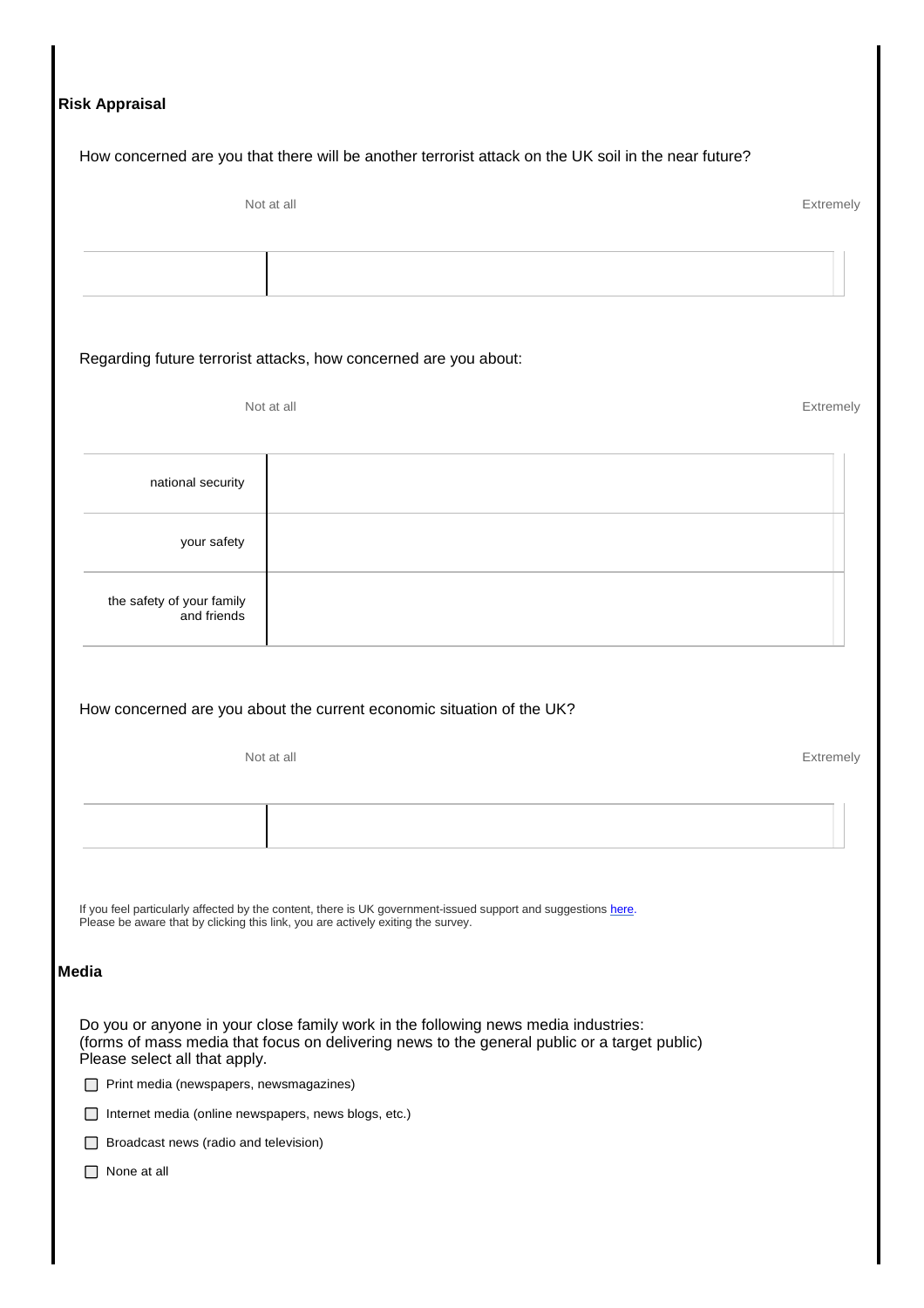| $\pmb{0}$<br>1<br>$\overline{2}$<br>3<br>5<br>6<br>4<br>How many days in the past week did you read about war and terrorism in any form of published media?<br>Never<br>6<br>0<br>2<br>3<br>5<br>1<br>4<br>In general, do you have doubts about the truth of some of the terrorist threats reported in the news?<br>Not at all<br>Extremely<br>In general, what percentage of news articles on terrorism-related stories include false information?<br>Give a percentage on a 0-100% scale.<br>$\%$<br>0<br>10<br>20<br>30<br>40<br>50<br>60<br>70<br>80<br>90 |                                            | Never |  |  |  |  | Every day   |
|----------------------------------------------------------------------------------------------------------------------------------------------------------------------------------------------------------------------------------------------------------------------------------------------------------------------------------------------------------------------------------------------------------------------------------------------------------------------------------------------------------------------------------------------------------------|--------------------------------------------|-------|--|--|--|--|-------------|
|                                                                                                                                                                                                                                                                                                                                                                                                                                                                                                                                                                |                                            |       |  |  |  |  | 7           |
|                                                                                                                                                                                                                                                                                                                                                                                                                                                                                                                                                                |                                            |       |  |  |  |  |             |
|                                                                                                                                                                                                                                                                                                                                                                                                                                                                                                                                                                |                                            |       |  |  |  |  |             |
|                                                                                                                                                                                                                                                                                                                                                                                                                                                                                                                                                                |                                            |       |  |  |  |  |             |
|                                                                                                                                                                                                                                                                                                                                                                                                                                                                                                                                                                |                                            |       |  |  |  |  |             |
|                                                                                                                                                                                                                                                                                                                                                                                                                                                                                                                                                                |                                            |       |  |  |  |  | Every day   |
|                                                                                                                                                                                                                                                                                                                                                                                                                                                                                                                                                                |                                            |       |  |  |  |  | 7           |
|                                                                                                                                                                                                                                                                                                                                                                                                                                                                                                                                                                |                                            |       |  |  |  |  |             |
|                                                                                                                                                                                                                                                                                                                                                                                                                                                                                                                                                                |                                            |       |  |  |  |  |             |
|                                                                                                                                                                                                                                                                                                                                                                                                                                                                                                                                                                |                                            |       |  |  |  |  |             |
|                                                                                                                                                                                                                                                                                                                                                                                                                                                                                                                                                                |                                            |       |  |  |  |  |             |
|                                                                                                                                                                                                                                                                                                                                                                                                                                                                                                                                                                |                                            |       |  |  |  |  |             |
|                                                                                                                                                                                                                                                                                                                                                                                                                                                                                                                                                                |                                            |       |  |  |  |  |             |
|                                                                                                                                                                                                                                                                                                                                                                                                                                                                                                                                                                |                                            |       |  |  |  |  |             |
|                                                                                                                                                                                                                                                                                                                                                                                                                                                                                                                                                                |                                            |       |  |  |  |  |             |
|                                                                                                                                                                                                                                                                                                                                                                                                                                                                                                                                                                |                                            |       |  |  |  |  |             |
|                                                                                                                                                                                                                                                                                                                                                                                                                                                                                                                                                                |                                            |       |  |  |  |  |             |
|                                                                                                                                                                                                                                                                                                                                                                                                                                                                                                                                                                |                                            |       |  |  |  |  |             |
| We need to test to check that you are not a robot. Please select b as an answer in the question below, even if it<br>does not represent your opinion.                                                                                                                                                                                                                                                                                                                                                                                                          |                                            |       |  |  |  |  |             |
|                                                                                                                                                                                                                                                                                                                                                                                                                                                                                                                                                                |                                            |       |  |  |  |  |             |
| What grade would you give the government on how well it deals with terrorism?                                                                                                                                                                                                                                                                                                                                                                                                                                                                                  |                                            |       |  |  |  |  |             |
|                                                                                                                                                                                                                                                                                                                                                                                                                                                                                                                                                                |                                            |       |  |  |  |  |             |
|                                                                                                                                                                                                                                                                                                                                                                                                                                                                                                                                                                |                                            |       |  |  |  |  |             |
|                                                                                                                                                                                                                                                                                                                                                                                                                                                                                                                                                                | $\bigcirc$ A<br>OВ<br>Οс<br>O <sub>D</sub> |       |  |  |  |  | $\%$<br>100 |